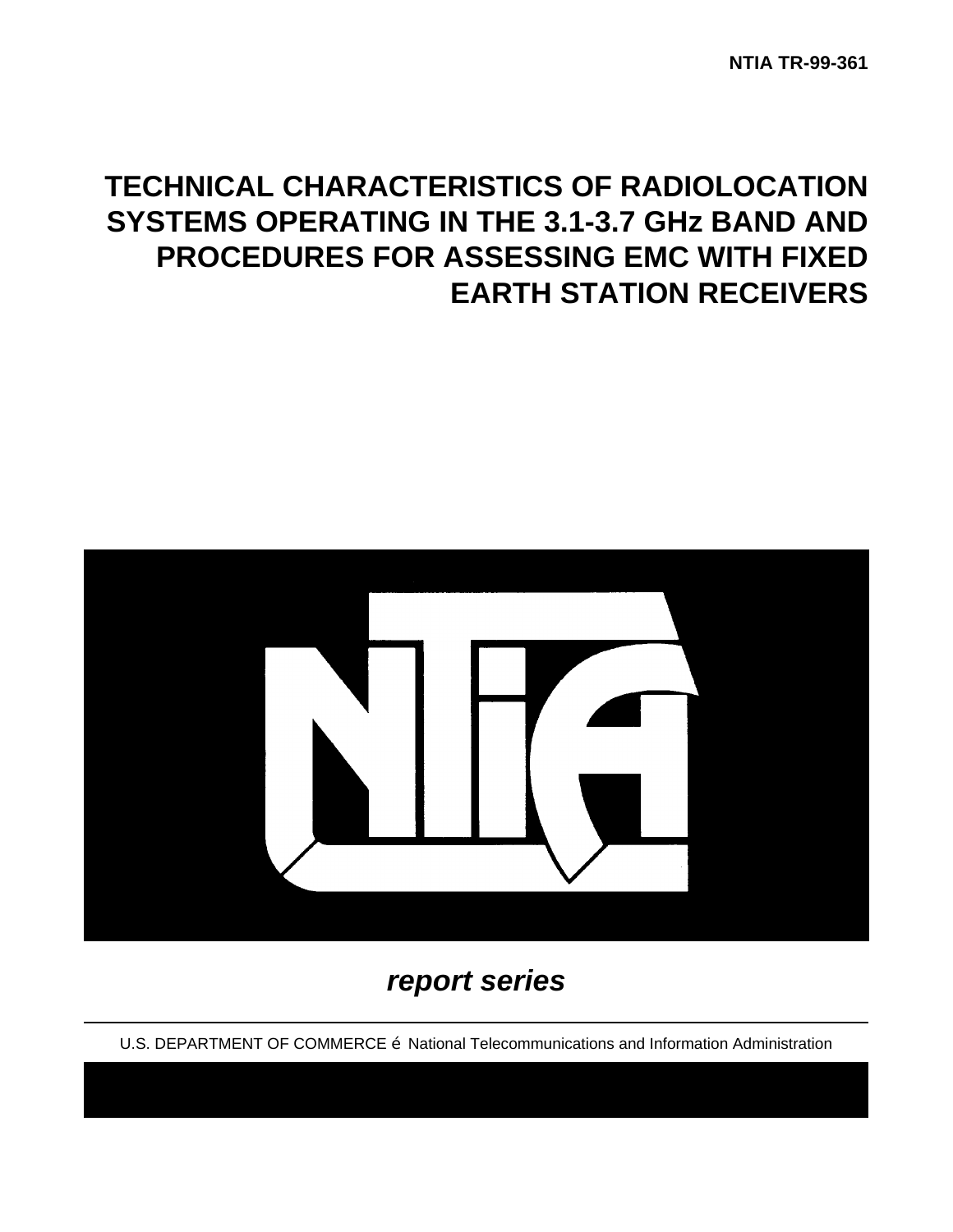# **TECHNICAL CHARACTERISTICS OF RADIOLOCATION SYSTEMS OPERATING IN THE 3.1-3.7 GHz BAND AND PROCEDURES FOR ASSESSING EMC WITH FIXED EARTH STATION RECEIVERS**

**Steven K. Jones Robert L. Hinkle Frank H. Sanders Brad J. Ramsey**



## **U.S. DEPARTMENT OF COMMERCE William M. Daley, Secretary**

Gregory Rohde, Assistant Secretary for Communications and Information

**December 1999**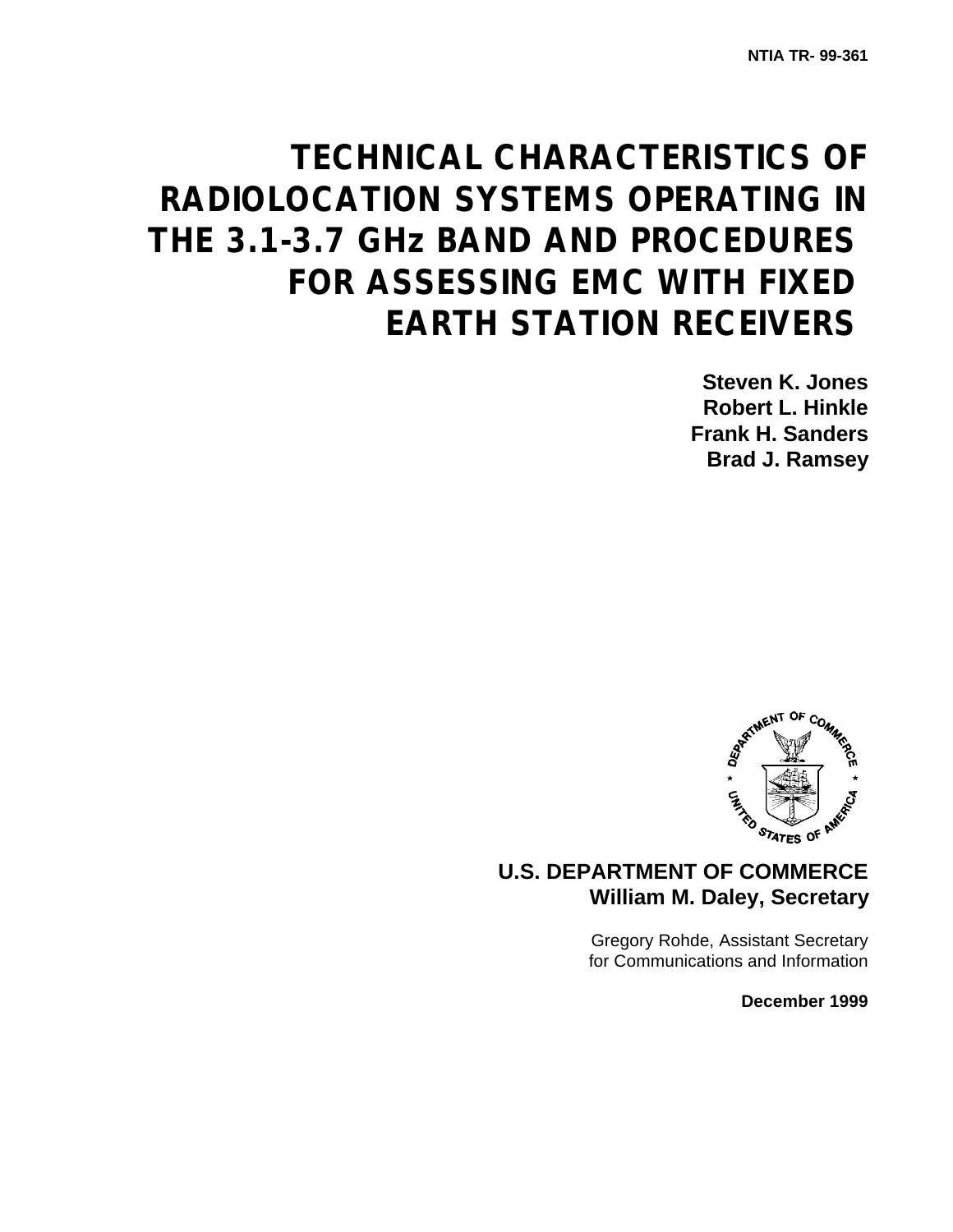## **TABLE OF CONTENTS**

|            |                                                                                                                                            | Page |
|------------|--------------------------------------------------------------------------------------------------------------------------------------------|------|
| 1.0        |                                                                                                                                            |      |
|            |                                                                                                                                            |      |
| 2.0        |                                                                                                                                            |      |
| <b>3.0</b> |                                                                                                                                            |      |
| 4.0        | TECHNICAL CHARACTERISTICS OF RADARS IN THE 3.1-3.7 GHz BAND  9                                                                             |      |
| 5.0        | ELECTROMAGNETIC INTERFERENCE MECHANISMS  12                                                                                                |      |
| 6.0        | ASSESSING THE ELECTROMAGNETIC COMPATIBILITY  12<br>6.2 Assessing the Potential for EMI from Radar Spurious Emissions  14                   |      |
| 7.0        | METHODS FOR PRECLUDING OR MITIGATING RADAR EMI  16<br>7.2 Methods for Reducing Earth Station Receiver Susceptibility to Radar Emissions 17 |      |
| 8.0        |                                                                                                                                            |      |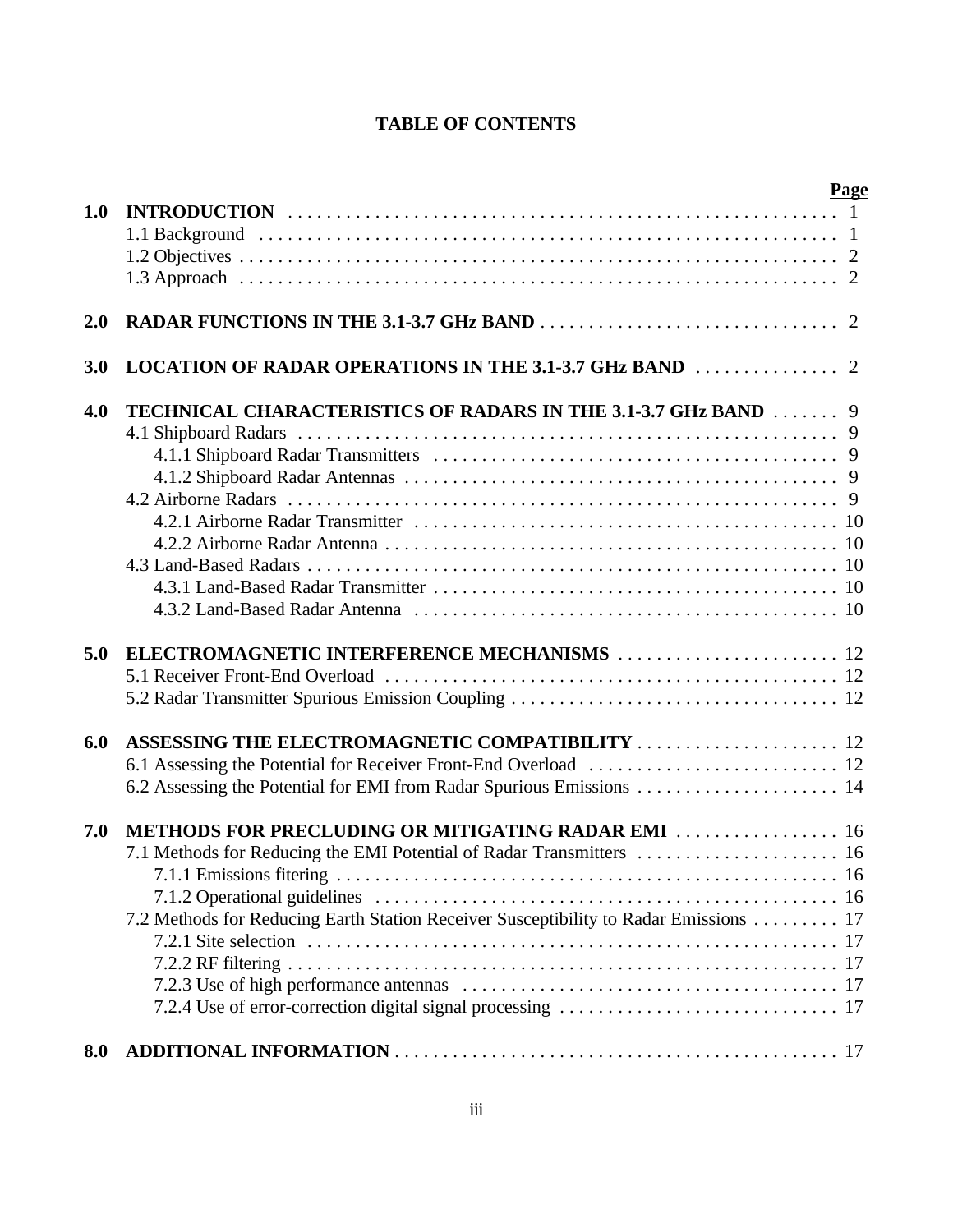## **LIST OF FIGURES**

| Figure | Page                                                                                 |
|--------|--------------------------------------------------------------------------------------|
|        | Homeports, Shipyards, Maintenance Facilities, Test Ranges, and Other Fixed Sites.  6 |
| 2      | Military Operating Areas, Restricted Areas, and Military Training Routes in the      |
| 3      |                                                                                      |
| 4      |                                                                                      |
|        | Frequency Response Curve for a Typical Commercial 3.7-4.2 GHz Bandpass Filter 18     |

## **LIST OF TABLES**

| <b>Table</b>                | Page |
|-----------------------------|------|
|                             |      |
| $\mathcal{D}_{\mathcal{L}}$ |      |
| 3                           |      |
| $\overline{4}$              |      |
| 5                           |      |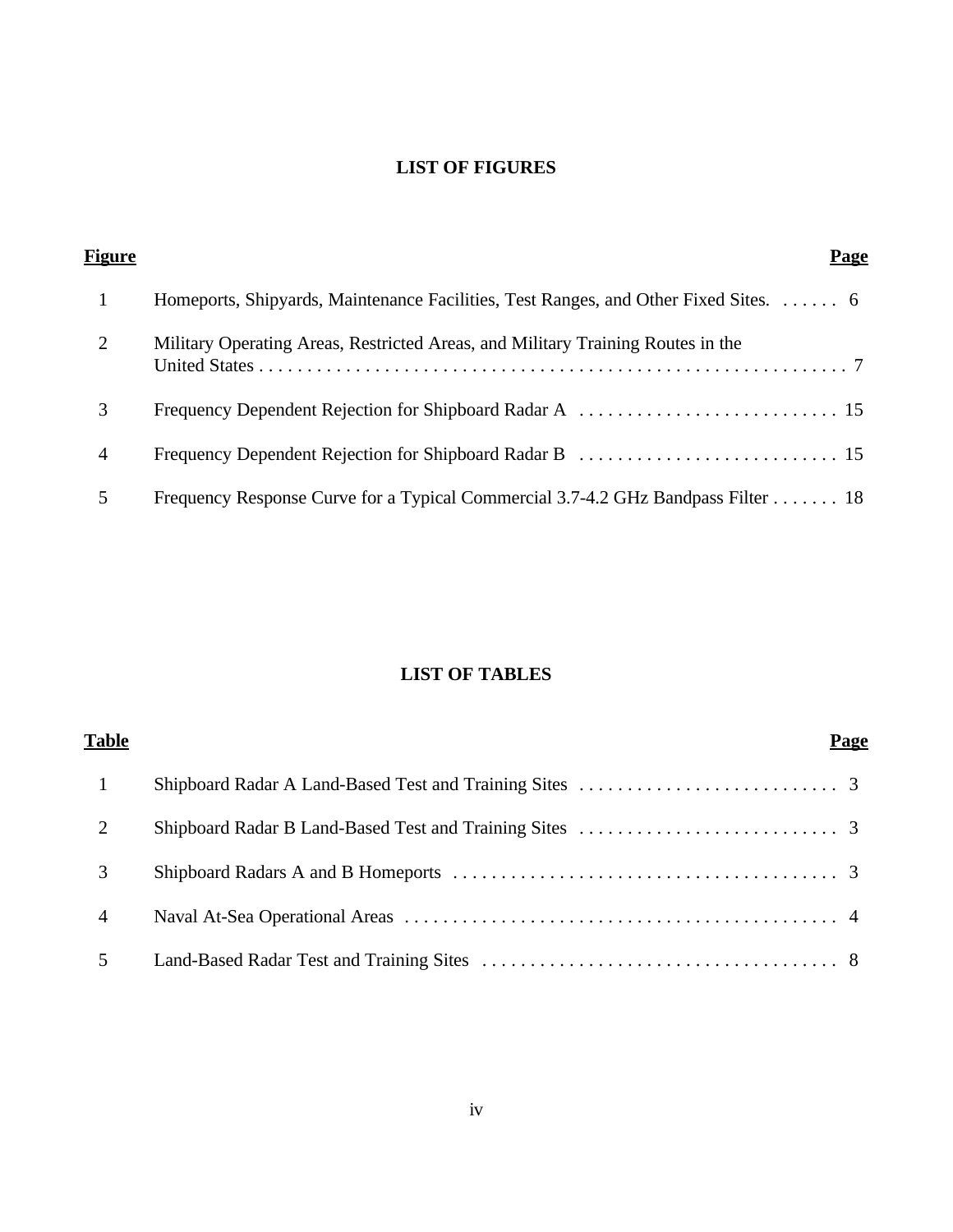#### **1.0 INTRODUCTION**

#### **1.1 Background**

The Federal Government operates fixed and mobile radionavigation and radiolocation radar systems in the 3.1-3.7 GHz band in accordance with the U.S. National Table of Frequency Allocations (Table). The Table allocates the Government radiolocation service on a primary basis in the 3.1-3.7 GHz band. Overlapping this band, and extending above it, is a non-government primary allocation for the fixed-satellite service (FSS) from 3.6-4.2 GHz. Frequency assignments to non-government FSS systems in the 3.6-3.7 GHz band have been subject to an electromagnetic compatibility analysis, on a case-by-case basis, under Footnote US 245 to the Table. However, the 3.65-3.70 GHz band segment has recently been transferred from Federal control to the Federal Communications Commission (FCC) under the provisions of the Omnibus Budget Reallocation Act of 1993 (OBRA 93). Federal frequency assignments have been withdrawn or limited to a non-interference basis by the National Telecommunications and Information Administration (NTIA) and Footnote US 245 no longer applies to the fixed-satellite assignments in this segment of the band. Although the 3.65-3.70 GHz is no longer allocated to the Government Radiolocation service, some of the Federal radars that were operating in this portion of the band are permitted to continue operations under the "mixed use" allocation status specified in OBRA 93. In addition, radar operations aboard US Navy ships at sea may continue to operate up to 3.7 GHz on a non-interference basis. For these reasons, the frequency range considered in this report is 3.1-3.7 GHz.

In recent years, there has been a significant increase in the number of reported cases of electromagnetic interference (EMI) to 3.7-4.2 GHz FSS earth stations from radar stations operating in the 3.1-3.7 GHz band. The increase in reported interference cases has been largely attributed to the rapid growth of television receive-only (TVRO) and audio distribution receive-only (ADRO) earth stations, and the trend towards the use of digital modulations by satellite systems. As the FSS expands their use of spectrum below 3.65 GHz, EMI interactions are anticipated to further increase. Since the radars involved in the reported interference cases have been Federal Government systems, the National Telecommunications and Information Administration (NTIA) has investigated the causes of such interference and developed recommended solutions to these problems.

To identify the causes of and potential solutions to these reported interference cases, NTIA has sponsored several measurement and analysis efforts.<sup>1,2</sup> In addition to the measurement and analysis efforts, a joint working group was formed in August 1997, co-chaired by NTIA and the Federal Communications Commission (FCC), to discuss these EMI issues and recommend solutions. One recommendation provided by this working group was to gather technical data on Government radars

<sup>&</sup>lt;sup>1</sup> National Telecommunications and Information Administration, U.S. Department of Commerce, NTIA Report 94-313, *Analysis of Electromagnetic Compatibility Between Radar Stations and 4 GHz Fixed-Satellite Earth Stations* (July 1994).

<sup>&</sup>lt;sup>2</sup> National Telecommunications and Information Administration, U.S. Department of Commerce, *Summary of Measurements and Tests Related to RF Interference at Bath, Maine* (September 1997).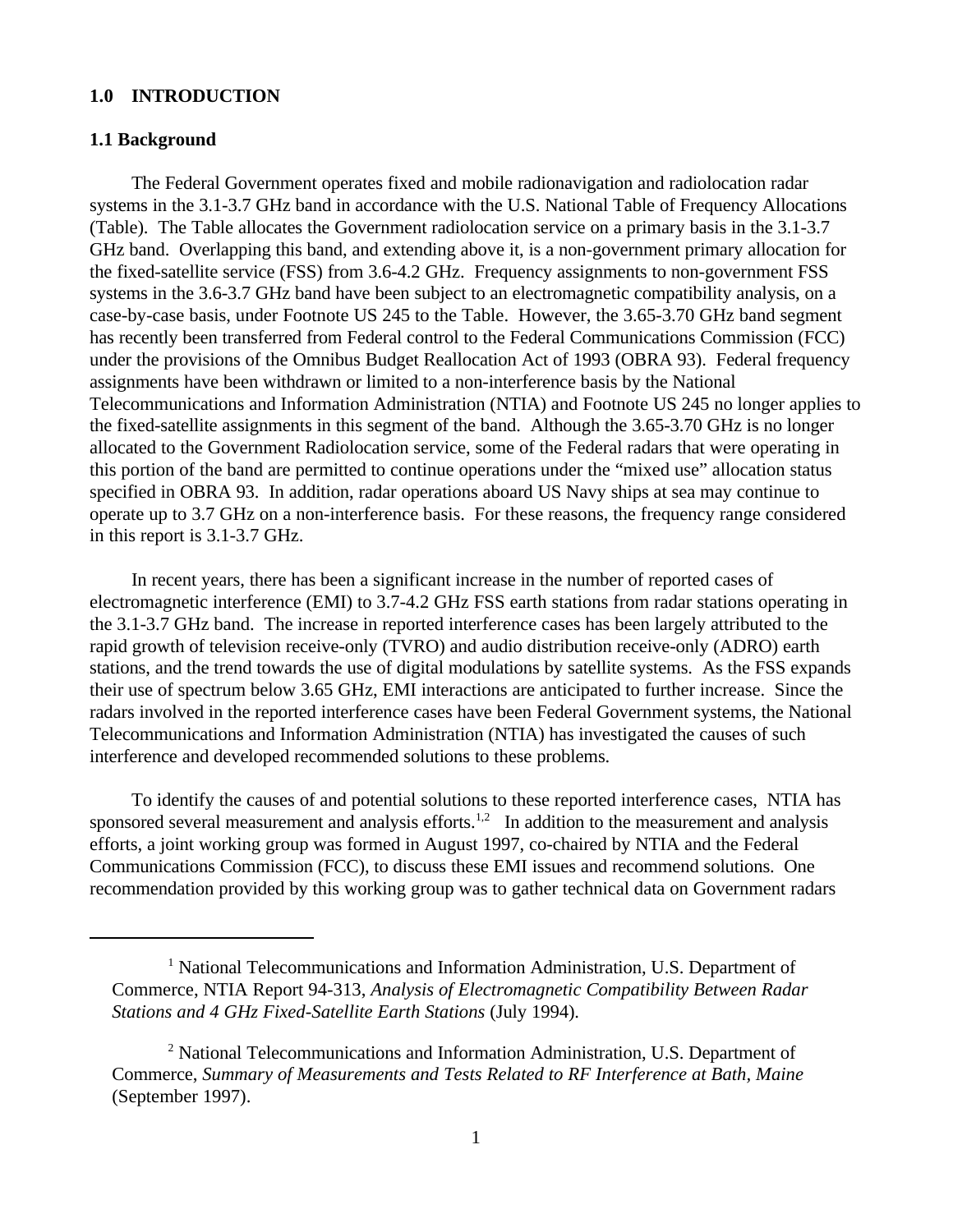operating in the 3.1-3.7 GHz band, in particular, those radars that operate near the upper band edge, and to make this information available to the FCC for dissemination to the private sector, in particular, to current and prospective operators of adjacent band satellite earth stations.

#### **1.2 Objectives**

The objectives of this report were to: 1) identify operational characteristics of representative Government radars operating in the 3.1-3.7 GHz frequency band,  $3$  2) outline a procedure for assessing the potential for EMI from these radars to adjacent-band FSS earth station receivers, and 3) identify methods for mitigating any received EMI.

#### **1.3 Approach**

Operating characteristics of radar transmitters in the 3.1-3.7 GHz band were provided for representative systems. Where applicable, installation locations and operational areas were defined. A method was presented for assessing the electromagnetic compatibility (EMC) between these radar systems and FSS earth station receivers operating, or planned for operation, in the 3.6-4.2 GHz band. Methods for precluding or mitigating EMI from adjacent-band radars were discussed.

#### **2.0 RADAR FUNCTIONS IN THE 3.1-3.7 GHz BAND**

High power, highly mobile, shipboard, airborne, and land-based radars operate in the 3.1-3.7 GHz frequency band throughout the world. Functions performed include the search and tracking of nearsurface and high-altitude airborne projectiles, sea surveillance, and tracking of airborne objects.

#### **3.0 LOCATION OF RADAR OPERATIONS IN THE 3.1-3.7 GHz BAND**

Ship and aircraft radar platforms are highly mobile and their on-board high-power radar systems are designed to cover broad areas consistent with their mission to defend the United States. Routine naval operations are more limited geographically than airborne operations and occur principally in coastal areas, shipyards, and training ranges. Accordingly, radars operating in these areas present a potential for EMI to fixed earth station receivers that can be somewhat more predictable. Tables 1 and 2 identify land-based locations in the United States where testing and training operations for two of the most prevalent shipboard radars, denoted as radars A and B, are conducted. Table 3 lists locations where testing and maintenance of these radar systems can occur when the host ship is in port. Table 4 identifies "at-sea" operational areas (OPAREAs) where training exercises and system qualification tests are routinely conducted. Figure 1 graphically depicts areas where the above-described testing, training, and maintenance operations occur within the continental United States (CONUS), Hawaii and the Carribean. A 150-km contour, consistent with the maximum range of the radar systems examined in this paper, has been drawn around each radar site to indicate areas where these radars may interact with adjacent-band users. For the "at-sea" OPAREAs, the solid line represents the OPAREA boundary and

<sup>&</sup>lt;sup>3</sup> The radar operational and technical characteristics presented in the report are representative as of the date of the report. This report will be updated as the electromagnetic environment changes.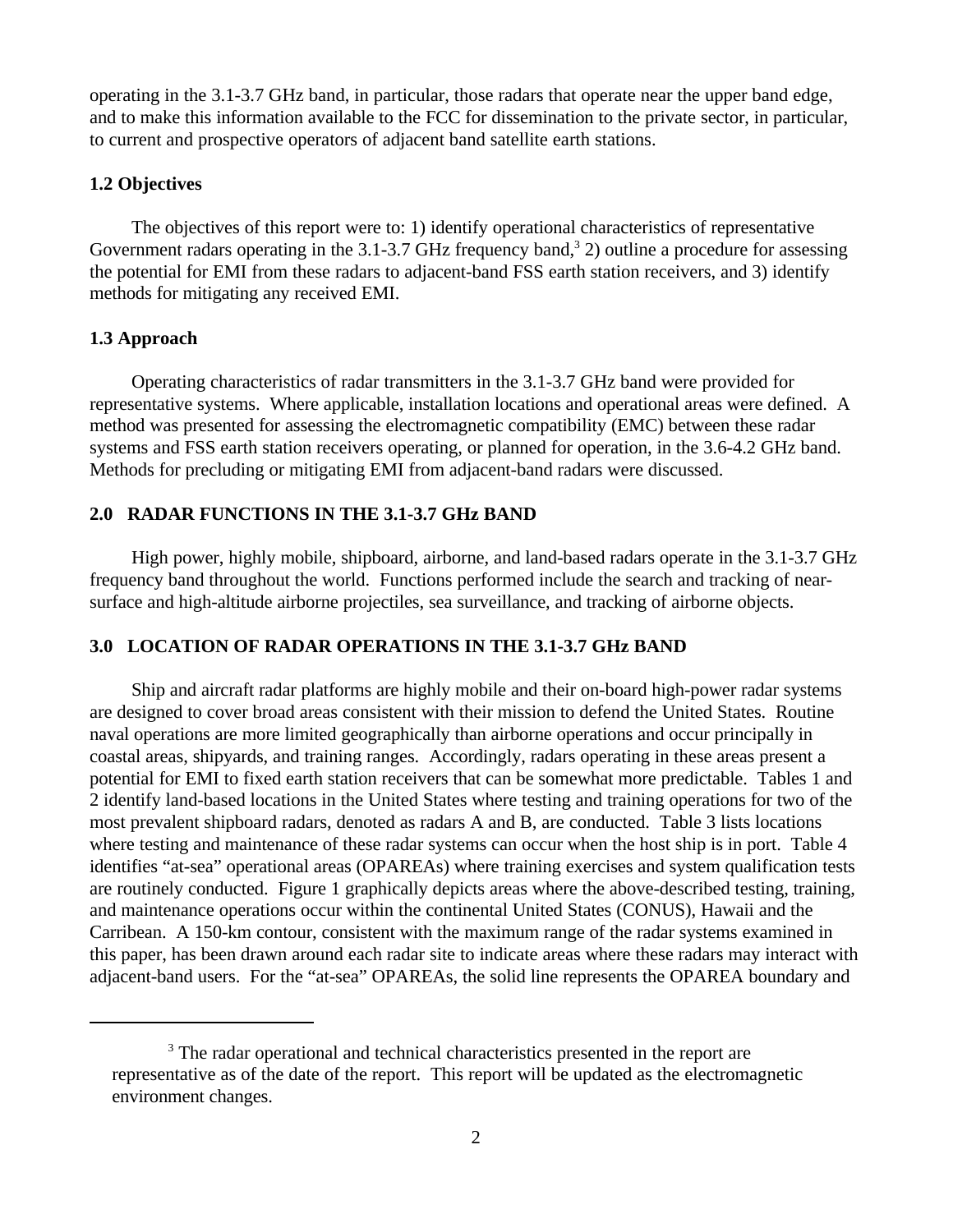the dashed line depicts the boundary of an area in which adjacent band users could be affected by radar operations. Any satellite earth station planned for operation within the bounds of one or more of these contours should assess the potential for EMI from radar operations in the adjacent band.

| <b>RADAR LOCATION</b> | <b>LATITUDE</b> | <b>LONGITUDE</b> |
|-----------------------|-----------------|------------------|
| Pensacola, FL         | 30E 21' 28" N   | 087E 16' 26" W   |
| Pascagoula, MS        | 30E 22' 00" N   | 088E 29' 00" W   |
| St. Inigoes, MD       | 38E 10' 00" N   | 076E 23' 00" W   |

**Table 1. Shipboard Radar A Land-Based Test and Training Sites**.

**Table 2. Shipboard Radar B Land-Based Test and Training Sites**.

| <b>RADAR LOCATION</b> | <b>LATITUDE</b> | <b>LONGITUDE</b> |
|-----------------------|-----------------|------------------|
| Moorestown, NJ        | 39E 58' 49" N   | 074E 56' 30" W   |
| Wallops Island, VA    | 37E 56' 00" N   | 075E 28' 00" W   |

| Tuble of Binpoout a Ruggie in and D Home I of to. |                 |                  |  |
|---------------------------------------------------|-----------------|------------------|--|
| <b>RADAR LOCATION</b>                             | <b>LATITUDE</b> | <b>LONGITUDE</b> |  |
| Bath, ME                                          | 43E 54' 25" N   | 069E 48' 48" W   |  |
| Bremerton, WA                                     | 47E 33' 24" N   | 122E 38' 11" W   |  |
| Everett, WA                                       | 47E 58' 58" N   | 122E 13' 54" W   |  |
| Mayport, FL                                       | 30E 23' 34" N   | 081E 24' 27" W   |  |
| Norfolk, VA                                       | 36E 52' 00" N   | 076E 21' 00" W   |  |
| Pascagoula, MS                                    | 30E 22' 53" N   | 088E 29' 33" W   |  |
| Pearl Harbor, HI                                  | 21E 20' 00" N   | 158E 00' 00" W   |  |
| Portland, ME                                      | 43E 41' 00" N   | 070E 18' 00" W   |  |
| San Diego, CA                                     | 32E 41' 05" N   | 117E 08' 00" W   |  |

**Table 3. Shipboard Radars A and B Home Ports**.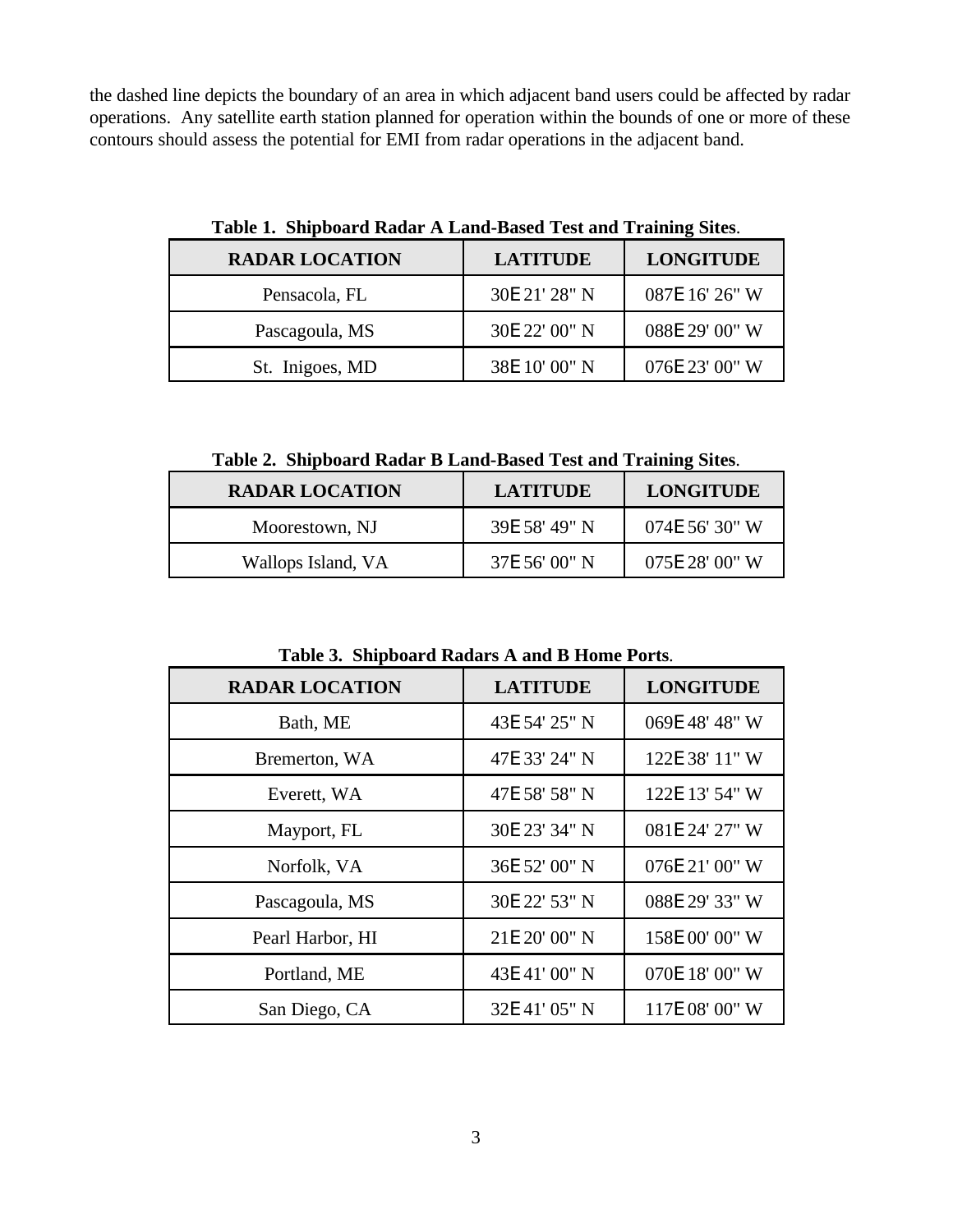| <b>OPERATIONAL AREA</b>                                                   | <b>LATITUDE</b>                                                                                                                                                        | <b>LONGITUDE</b>                                                                                                                                                                 |
|---------------------------------------------------------------------------|------------------------------------------------------------------------------------------------------------------------------------------------------------------------|----------------------------------------------------------------------------------------------------------------------------------------------------------------------------------|
| <b>Atlantic Fleet Weapons</b><br>Training Facility (AFWTF)<br>North Range | 18E 30' 00" N<br>20E 00' 00" N<br>22E 10' 00" N<br>22E 10' 00" N<br>18E 50' 00" N<br>18E 50' 00" N<br>18E 25' 00" N<br>18E 30' 00" N<br>18E 30' 00" N                  | 067E 00' 00" W<br>067E 00' 00" W<br>065E 48' 00" W<br>065E 20' 00" W<br>062E 00' 00" W<br>062E 00' 00" W<br>064E 30' 00" W<br>064E 45' 00" W<br>066E 38' 00" W<br>067E 00' 00" W |
| <b>AFWTF South Range</b>                                                  | 18E 05' 00" N<br>18E 05' 00" N<br>18E 15' 00" N<br>18E 15' 00" N<br>17E 00' 00" N<br>16E 58' 00" N<br>15E 33' 00" N<br>15E 39' 00" N<br>16E 30' 00" N<br>16E 30' 00" N | 067E 55' 00" W<br>065E 27' 00" W<br>065E 10' 00" W<br>064E 10' 00" W<br>064E 10' 00" W<br>064E 28' 00" W<br>066E 06' 00" W<br>066E 23' 00" W<br>066E 23' 00" W<br>067E 55' 00" W |
| <b>Atlantic Underwater Test and</b><br><b>Evaluation Center (AUTEC)</b>   | 25E 20' 00" N<br>25E 20' 00" N<br>23E 25' 00" N<br>23E 25' 00" N                                                                                                       | 078E 05' 00" W<br>077E 45' 00" W<br>076E 20' 00" W<br>077E 15' 00" W                                                                                                             |
| FORACS, Hawaii                                                            | 21E 25' 30" N<br>21E 21' 00" N<br>21E 15' 00" N<br>21E 15' 00" N                                                                                                       | 158E 11' 00" W<br>158E 15' 00" W<br>158E 08' 00" W<br>158E 07' 00" W                                                                                                             |
| <b>Gulf of Mexico OPAREA</b>                                              | 29E 36' 01" N<br>29E 25' 21" N<br>28E 41' 01" N<br>28E 52' 31" N                                                                                                       | 080E 01' 30" W<br>086E 48' 00" W<br>086E 48' 00" W<br>087E 44' 00" W                                                                                                             |
| Pacific Missile Range Facility<br>(PMRF)                                  | 22E 00' 00" N<br>22E 08' 00" N<br>22E 45' 00" N<br>26E 00' 00" N                                                                                                       | 159E 45' 00" W<br>162E 00' 00" W<br>161E 40' 00" W<br>158E 15' 00" W                                                                                                             |

**Table 4. Naval At-Sea Operational Areas**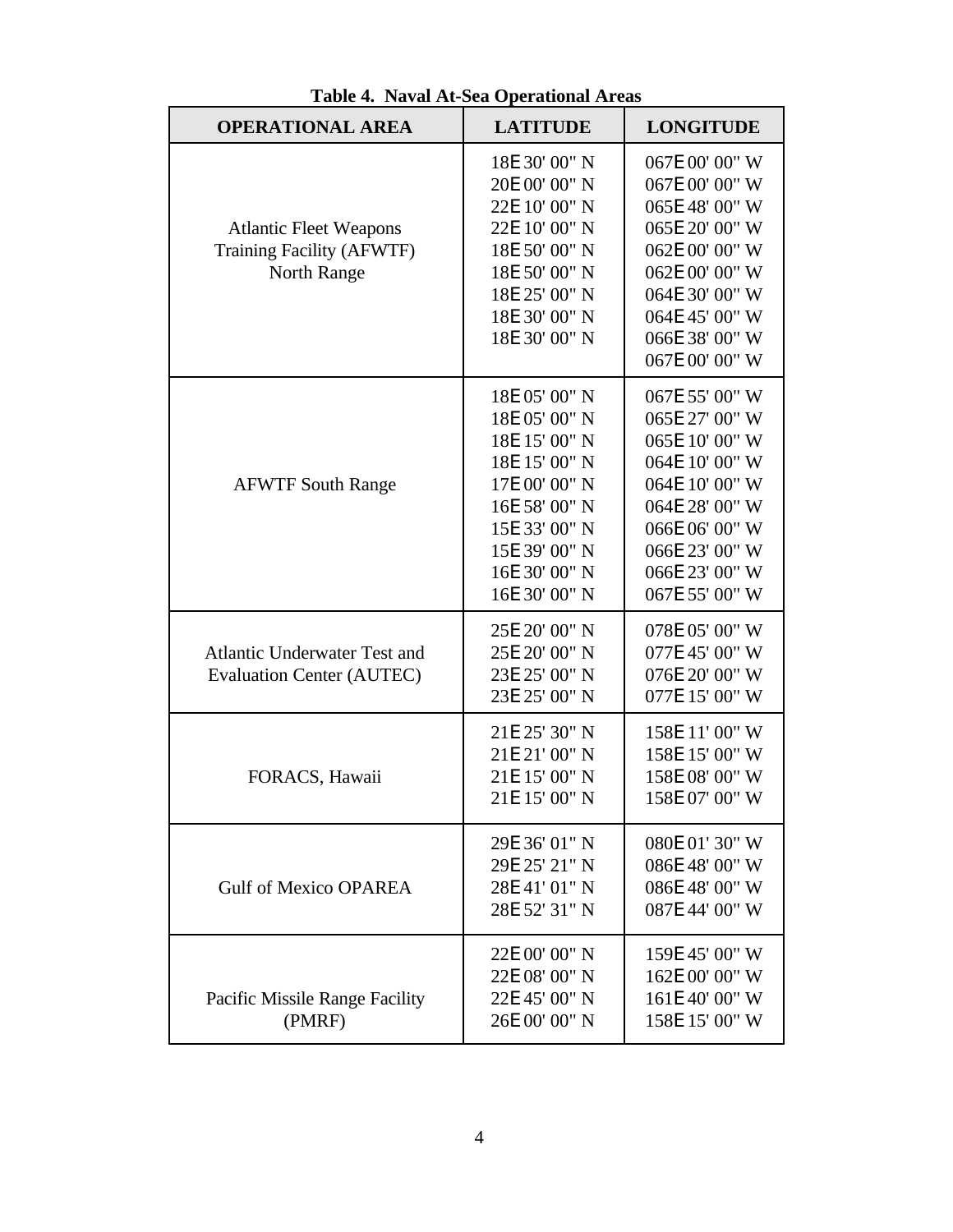| <b>OPERATIONAL AREA</b>                      | <b>LATITUDE</b>                                                                                                                      | <b>LONGITUDE</b>                                                                                                                             |
|----------------------------------------------|--------------------------------------------------------------------------------------------------------------------------------------|----------------------------------------------------------------------------------------------------------------------------------------------|
| Pearl Harbor South OPAREA                    | 19E 08' 00" N<br>21E 00' 00" N<br>21E 00' 00" N<br>19E 18' 00" N<br>18E 49' 00" N                                                    | 159E 15' 00" W<br>158E 08' 00" W<br>157E 36' 00" W<br>156E 20' 00" W<br>157E 45' 00" W                                                       |
| Southern California (SOCAL)<br><b>OPAREA</b> | 38E 52' 00" N<br>39E 00' 00" N<br>31E 15' 00" N<br>30E 00' 00" N                                                                     | 125E 52' 00" W<br>124E 00' 00" W<br>116E 30' 00" W<br>120E 30' 00" W                                                                         |
| Virginia Capes OPAREA                        | 38E 45' 00" N<br>38E 45' 00" N<br>37E 45' 00" N<br>35E 06' 00" N<br>32E 00' 00" N<br>34E 24' 00" N<br>35E 40' 00" N<br>37E 00' 00" N | 075E 00' 00" W<br>074E 30' 00" W<br>072E 40' 00" W<br>072E 40' 00" W<br>077E 12' 00" W<br>077E 30' 00" W<br>075E 25' 00" W<br>075E 50' 00" W |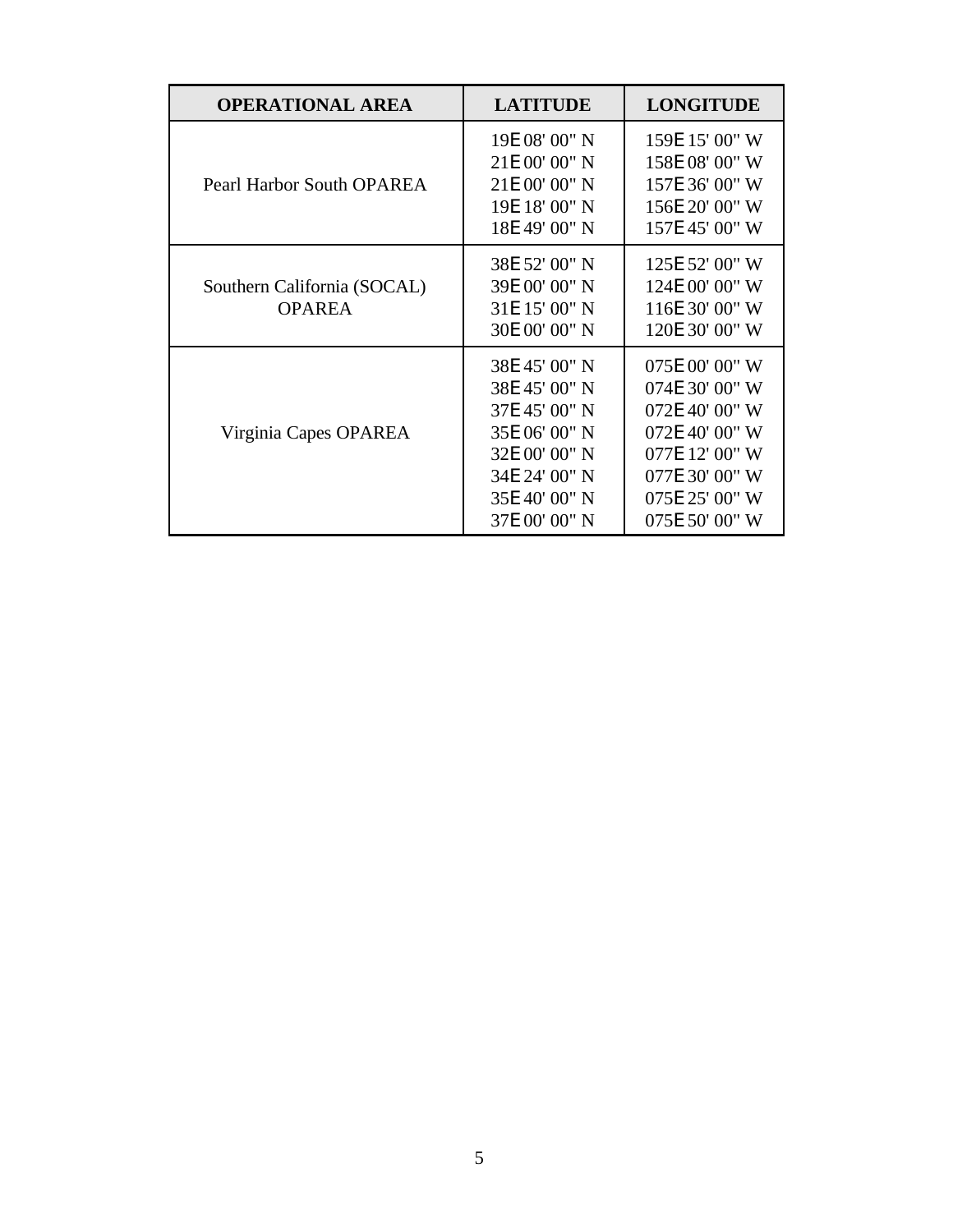

**Figure 1**. Homeports, Shipyards, Maintenance Facilities, Test Ranges, and Other Fixed Sites. Radar Locations ( $\check{z}$ ), OPAREA Boundaries (-), 150 km Contours (---).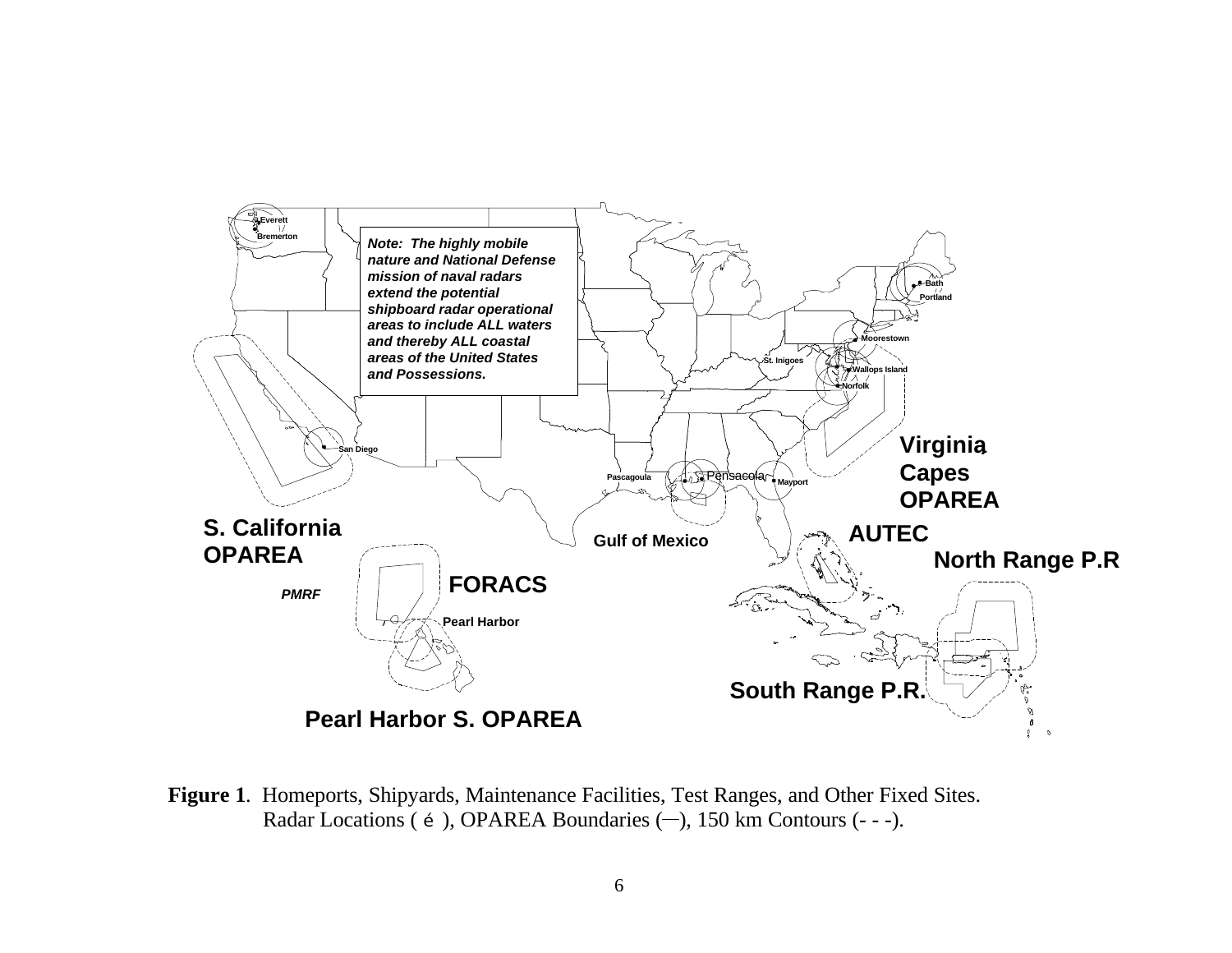Note that while Figure 1 depicts areas where naval shipboard radar operations are common, the high mobility and National Defense mission of Navy ships extends the potential operational area to include all waters, and thereby all coastal areas, of the United States and Possessions (US&P). Thus, earth stations outside of the 150-km contours indicated in Figure 1, particularly those within 150 km of the US&P coast, should be aware of potential interactions with mobile shipboard radars.

Airborne operations of radar systems in this band can occur anywhere in the US&P. Figure 2 shows the existing nominal military operating areas (MOAs), restricted areas (RAs), and military training routes (MTRs) where military flights are most likely, although specific missions may require unscheduled airborne radar system operations in this band anywhere in the US&P at anytime, day or night. Note that at nominal altitudes of 30 thousand feet, the radio line-of-sight extends for hundreds of kilometers beyond the areas and routes shown in Figure 2. Spurious emissions from these radars are typically suppressed due to the need to eliminate clutter and other unwanted transmitted energy and the requirement to operate in hostile electromagnetic environments. As a result of the low spurious emissions associated with these radars, the potential for EMI interactions with other spectrum users is reduced considerably.



### **Figure 2**. Military Operating Areas, Restricted Areas, and Military Training Routes in the United States.

The land-based radars operating in this band are normally fielded in a tactical deployment; however, they are also used for testing and training purposes at a number of locations within CONUS. These locations are listed in Table 5.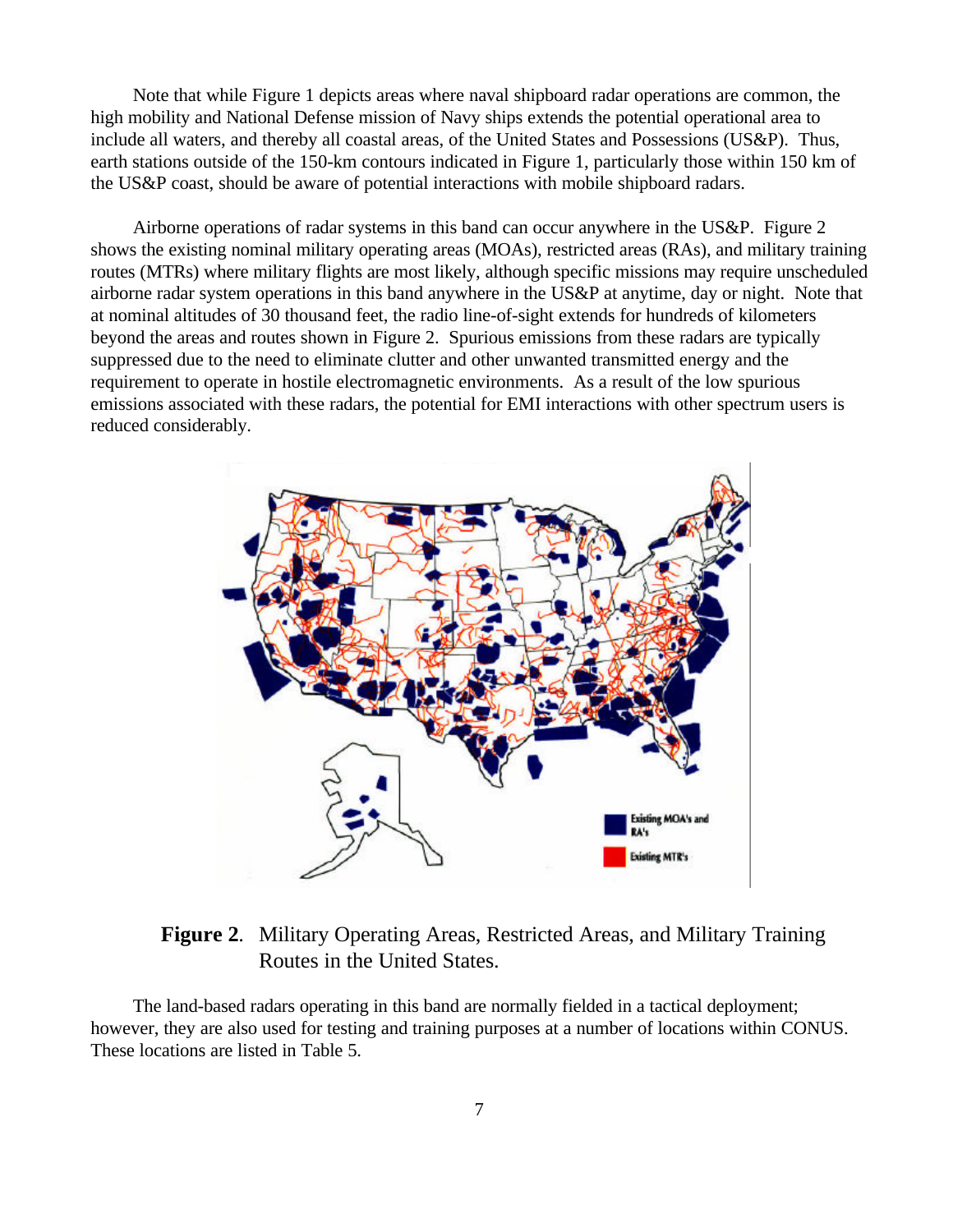| <b>RADAR LOCATION</b>                  | <b>LATITUDE</b> | <b>LONGITUDE</b> |
|----------------------------------------|-----------------|------------------|
| Fort Lewis, WA                         | 47E 05' 25" N   | 122E 35' 10" W   |
| Yakima Firing Center, WA               | 46E 40' 18" N   | 120E 21' 35" W   |
| Fort Carson, CO                        | 38E 38' 10" N   | 104E 47' 50" W   |
| Fort Riley, KS                         | 38E 58' 13" N   | 096E 51' 39" W   |
| Fort Shafter, HI                       | 21E 18' 00" N   | 157E 49' 00" W   |
| Hunter AAF, GA                         | 32E 01' 00" N   | 081E 08' 00" W   |
| Fort Gillem, GA                        | 33E 36' 00" N   | 084E 19' 00" W   |
| Fort Benning, GA                       | 32E 21' 30" N   | 084E 58' 15" W   |
| Fort Stewart, GA                       | 31E 51' 45" N   | 081E 36' 55" W   |
| Fort Rucker, AL                        | 31E 19' 47" N   | 085E 42' 55" W   |
| Yuma Proving Grounds, AZ               | 33E 01' 14" N   | 114E 18' 55" W   |
| Fort Hood, TX                          | 31E 08' 30" N   | 097E 45' 50" W   |
| Fort Knox, KY                          | 37E 53' 50" N   | 085E 56' 55" W   |
| Fort Bragg, NC                         | 35E 08' 05" N   | 079E 00' 35" W   |
| Fort Campbell, KY                      | 36E 39' 50" N   | 087E 28' 20" W   |
| Fort Polk, LA                          | 31E 03' 43" N   | 093E 12' 26" W   |
| Fort Leonard Wood, MO                  | 37E 44' 30" N   | 092E 07' 37" W   |
| Fort Irwin, CA                         | 35E 15' 36" N   | 116E 41' 02" W   |
| Fort Sill, OK                          | 34E 40' 24" N   | 098E 23' 52" W   |
| Fort Bliss, TX                         | 31E 48' 50" N   | 106E 25' 33" W   |
| Fort Leavenworth, KS                   | 39E 21' 15" N   | 094E 55' 00" W   |
| Fort Drum, NY                          | 44E 01' 15" N   | 075E 48' 44" W   |
| Fort Gordon, GA                        | 33E 25' 10" N   | 082E 09' 10" W   |
| Fort McCoy, WI                         | 44E 06' 36" N   | 090E 41' 27" W   |
| Fort Dix, NJ                           | 40E 00' 25" N   | 074E 37' 13" W   |
| Parks Reserve Forces Training Area, CA | 37E 42' 54" N   | 121E 42' 18" W   |
| Aberdeen Proving Ground, MD            | 39E 28' 25" N   | 076E 06' 55" W   |
| Fort Huachuca, AZ                      | 31E 35' 00" N   | 110E 20' 00" W   |
| Fort Monmouth, NJ                      | 40E 19' 00" N   | 074E 02' 15" W   |
| Picatinny Arsenal, NJ                  | 40E 56' 00" N   | 074E 34' 00" W   |
| Redstone Arsenal, AL                   | 34E 36' 30" N   | 086E 36' 10" W   |
| White Sands Missile Range, NM          | 32E 22' 46" N   | 106E 28' 13" W   |
| Army Research Laboratory, MD           | 39E 00' 00" N   | 076E 58' 00" W   |
| Fort Hunter Ligget, CA                 | 35E 57' 56" N   | 121E 14' 04" W   |
| <b>Kelly Support Facility, PA</b>      | 40E 23' 57" N   | 080E 09' 25" W   |

**Table 5. Land-Based Radar Test and Training Sites**.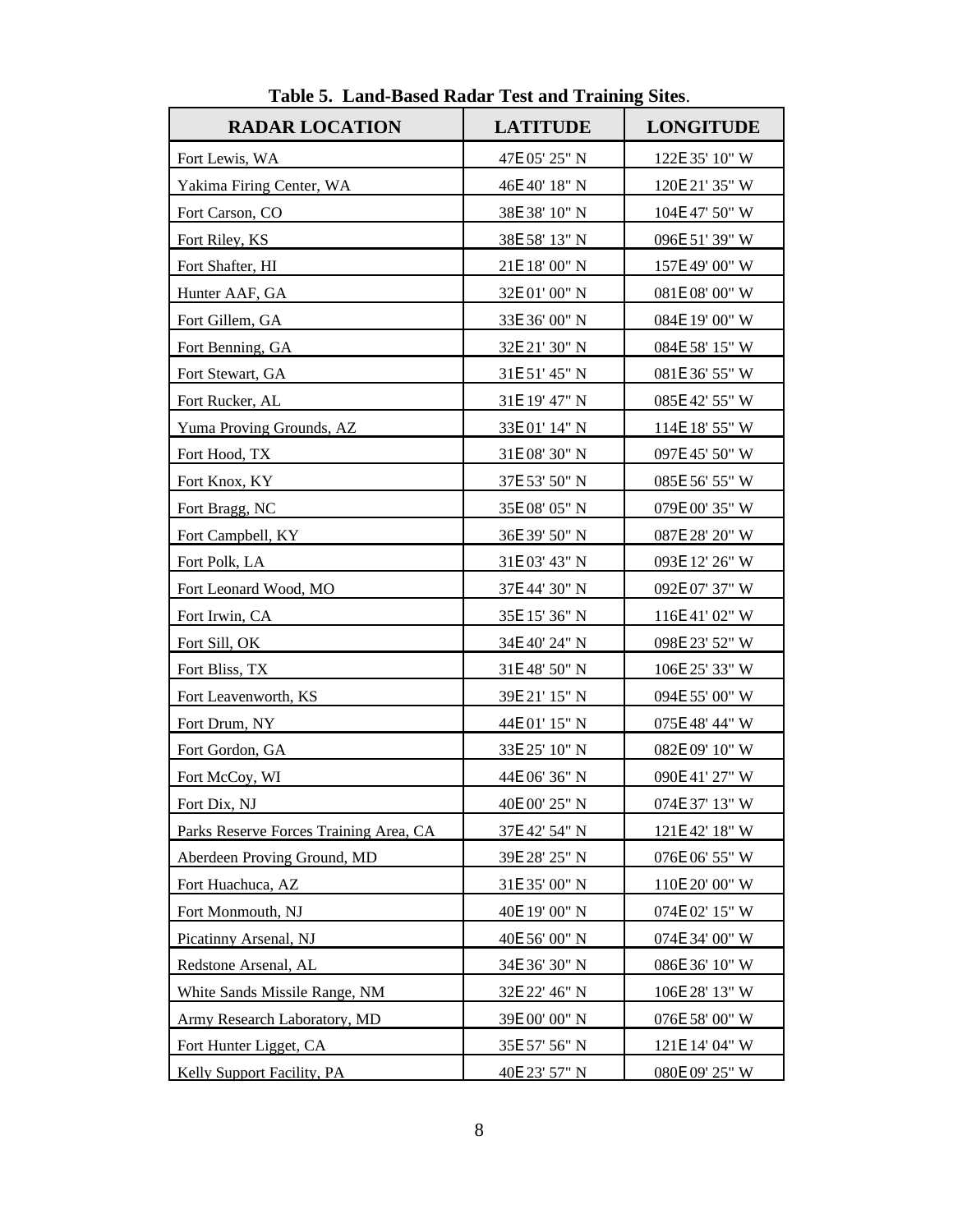#### **4.0 TECHNICAL CHARACTERISTICS OF RADARS IN THE 3.1-3.7 GHz BAND**

Representative characteristics of Government radiolocation systems in the 3.1-3.7 GHz band are provided in Table 6. The data are sufficient for general calculations to assess the electromagnetic compatibility (EMC) between the radars and adjacent-band FSS systems.

#### **4.1 Shipboard Radars**

Two representative types of shipboard radars operating in the 3.1-3.7 GHz band are depicted in Table 6 as Radar A and Radar B. Radar A is typical of the primary Air Traffic Control system aboard U.S. aircraft carriers. Radar B is typical of the multi-function radars deployed aboard escort ships. Operational areas of these shipboard radars include both littoral regions and the high seas. These radars typically are operated on a 24-hour schedule. Up to ten of type B radars may operate simultaneously during escort missions. In addition to being located on shipboard platforms, there are fixed installations of these shipboard radars located on land that are used for training and testing, as listed in Tables 1 and 2. Also, routine maintenance and testing operations require that these radars be activated occasionally in certain ports.

#### **4.1.1 Shipboard Radar Transmitters**

Radar A transmits in the 3.5-3.7 GHz band with a peak power of 1 MW. Radar B transmits in the 3.1-3.5 GHz band with a peak power of 4 MW and uses a combination of phase modulation and frequency hopping. Radar B emissions are frequency agile over ten bands, each 40 MHz wide, designated as bands 1 through 10. The sequence of variable pulse widths is random.

#### **4.1.2 Shipboard Radar Antennas**

Radar A uses a mechanically rotating reflector type antenna with an azimuth beamwidth of 1.5E and fan beam in elevation from 5.8E to 45E with a mainbeam gain of 32 dBi. The nominal antenna height is 46 meters above the ships water line. Radar B uses four planar electronically-steered phasedarray antennas to provide 360E coverage with a mainbeam gain of 42 dBi. The nominal height of the Radar B antenna is 20 meters above the ships water line.

#### **4.2 Airborne Radars**

The technical characteristics of an example airborne radar that operates within the 3.1-3.7 GHz band are also given in Table 6. Airborne radars are used to conduct long-range surveillance and target tracking. Aircraft carrying these radars are capable of worldwide operations. They typically are operated at about 30,000 feet (though the radar will also be in operation while climbing to, and descending from nominal operating altitude) and can be operated for extended periods of up to 12 hours. In some situations constant surveillance is maintained on a 24-hour-per-day basis.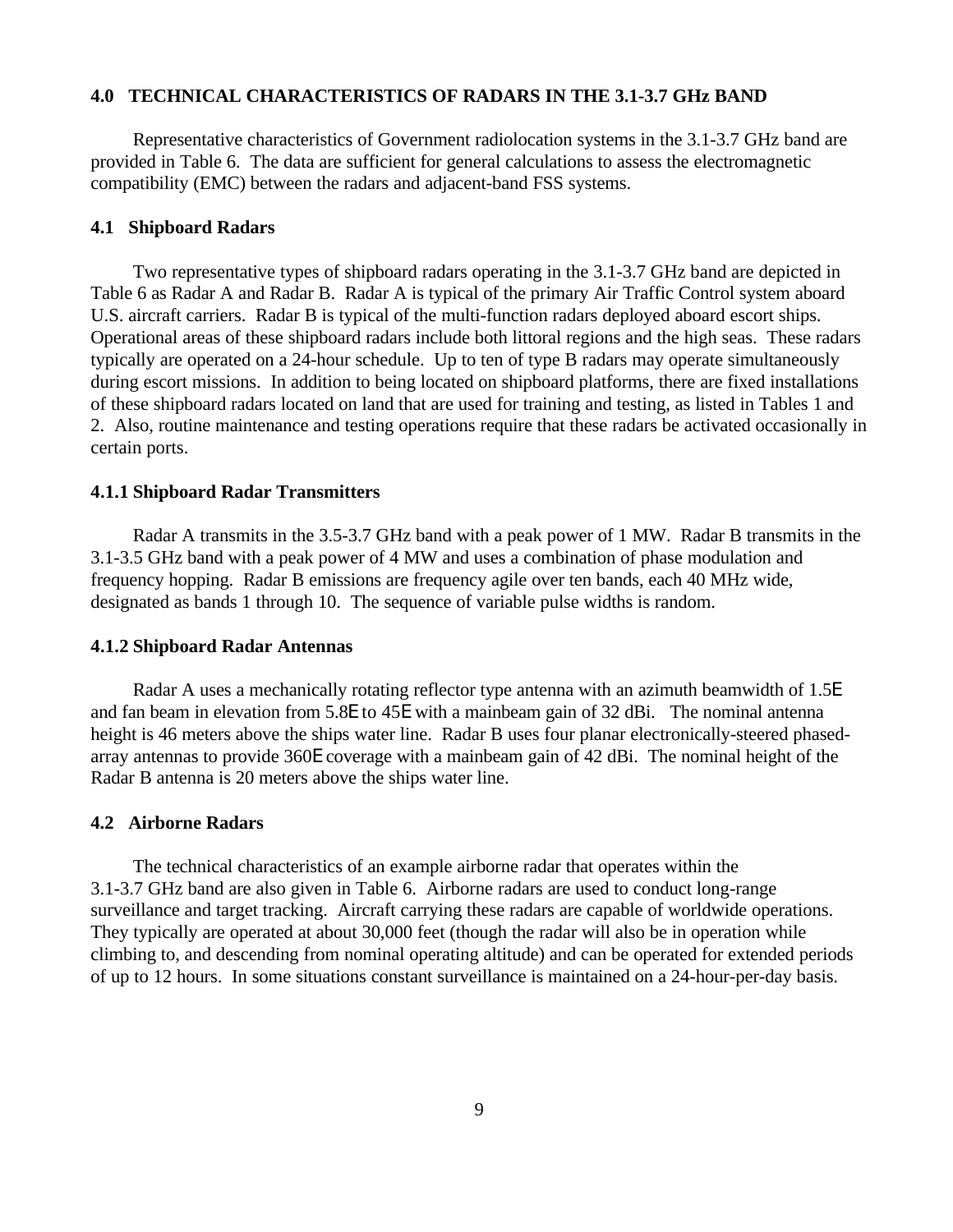#### **4.2.1 Airborne Radar Transmitter**

The example airborne radar transmitter uses a klystron output device which emits a relatively "clean" spectrum with improved unwanted emission characteristics; however, the use of such output devices is not always feasible, depending on the overall radar architecture and mission-driven system parameters. For example, solid state output devices may offer other operational advantages at the cost of higher spurious outputs. Typical peak output power of airborne radar transmitters can be as high as 1 MW.

#### **4.2.2 Airborne Radar Antenna**

The antenna used by the example airborne radar system is a large, slotted waveguide array assembly mounted atop of the airframe. It provides a 40 dBi mainbeam gain with an estimated sidelobe gain of -10 dBi. The nominal operation height of aircraft equipped with this radar is 30,000 feet above ground level.

#### **4.3 Land-Based Radars**

The technical characteristics for an example land-based radar system operating in this band are listed in Table 6. The system is an artillery locating radar used by US Army field artillery units. It is used to detect and track incoming projectiles and provide the location of the source and the point of impact. The radar is capable of operation in either single frequency or frequency agile modes in the 3.11-3.39 GHz segment of the band.

#### **4.3.1 Land-Based Radar Transmitter**

The example radar transmitter employs a two-stage amplifier chain comprised of a solid-state first stage and a liquid-cooled traveling-wave tube (TWT) second stage. A crystal-controlled frequency synthesizer generates 15 frequencies, spaced 20 MHz apart, from 3.11 to 3.39 GHz. Both search and track waveforms have nonlinear frequency modulation (FM) coding.

#### **4.3.2 Land-Based Radar Antenna**

The example land-based radar set antenna is a phased array with phase scanning in both azimuth and elevation. The antenna is 2.36 meters wide by 3.66 meters high. Three beams are formed; a sum beam (used on transmit and receive) and monopulse beams in azimuth and elevation. An auxiliary beam for coherent sidelobe cancellation is also available.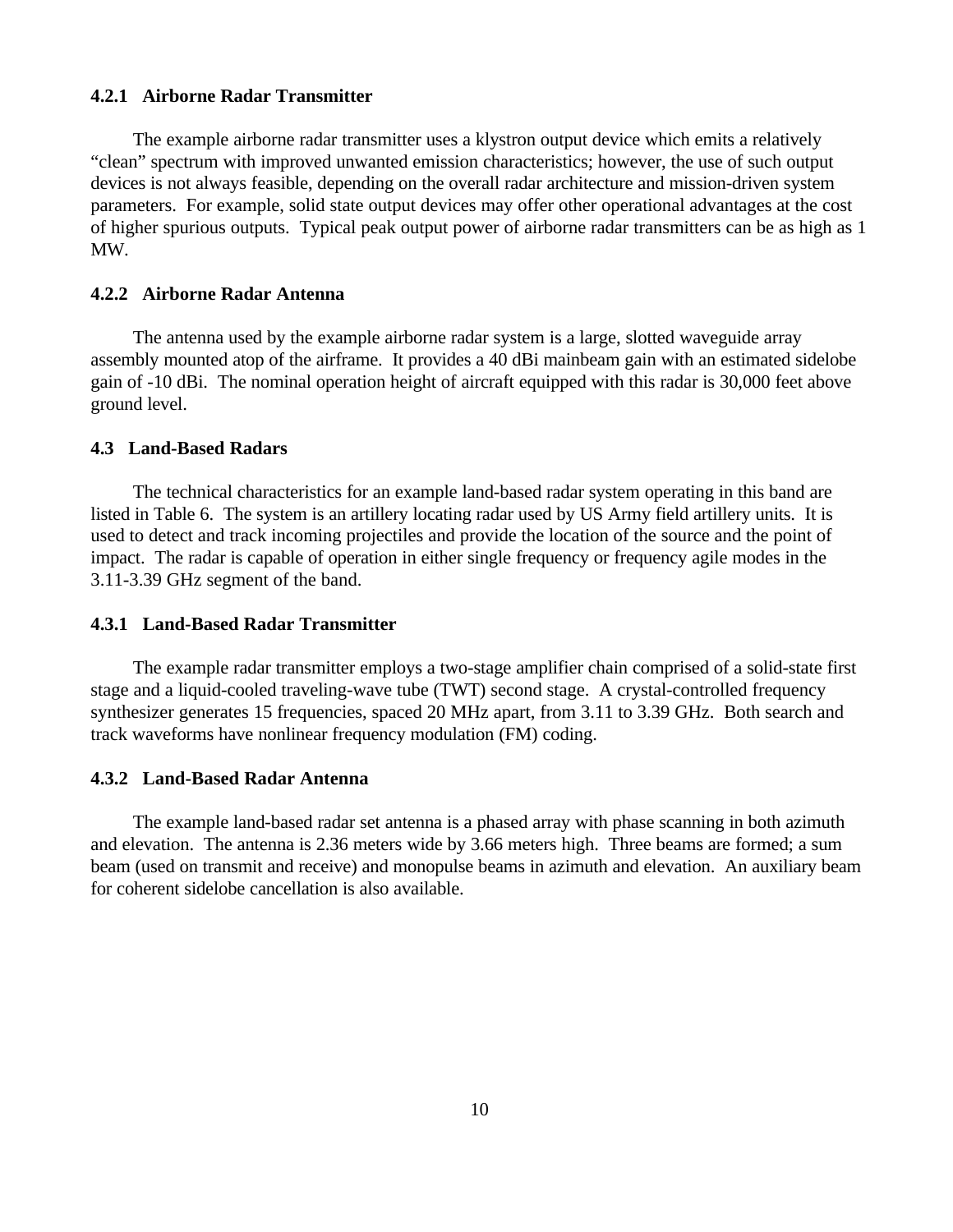| <b>CHARACTERISTIC</b>                             | <b>SHIPBOARD</b><br><b>SYSTEMS</b> |                 | <b>AIRBORNE</b><br><b>SYSTEM</b> | <b>LAND-BASED</b><br><b>SYSTEM</b> |
|---------------------------------------------------|------------------------------------|-----------------|----------------------------------|------------------------------------|
|                                                   | <b>RADAR</b><br>A                  | <b>RADAR B</b>  |                                  |                                    |
| Modulation                                        | P <sub>0</sub> N                   | Q7N             | Q7N                              | <b>PON</b>                         |
| Tuning Range (GHz)                                | $3.5 - 3.7$                        | $3.1 - 3.5$     | ---                              | $3.1 - 3.4$                        |
| Peak Transmitter Power into<br>Antenna (MW)       | 1                                  | $\overline{4}$  | 1                                | 0.12                               |
| Pulse Width (Fsec)                                | 1.0                                | 3.2-51.2        | 1, 25                            | 10.75                              |
| Pulse Repetition Rate (kHz)                       | 1.125                              | $0.152 - 6.0$   | $\overline{2}$                   | 2793.3 to 5050.51                  |
| <b>Compression Ratio</b>                          | N/A                                | $ -$            | 250                              |                                    |
| Duty Cycle (%)                                    | 0.001                              | $0.8 - 2.0$     | 5                                | 0.041                              |
| Transmitter 3-dB Bandwidth<br>(MHz)               | 4, 16.6                            | 4               | $>30$                            | 1 (Narrowband); 10<br>(Wideband)   |
| Mainbeam Antenna Gain<br>(dBi)                    | 32                                 | 42              | 40                               | 36                                 |
| Antenna Type                                      | Reflector                          | Phased Array    | Slotted Waveguide<br>Array       | Phase Scan Array                   |
| Antenna Beamwidth (deg.)<br>(Horizontal/Vertical) | 4.4/1.75                           | 1.7/1.7         | 1.2/3.5                          |                                    |
| Nominal Antenna Height                            | 46 m                               | 20 <sub>m</sub> | 30,000 ft                        | ---                                |
| Max Vert. Scan (deg.)                             | NA                                 | 90              | 60                               | 30                                 |
| Horizontal Scan Type                              | Rotating                           | N/A             | Rotating                         | N/A                                |
| Max Horizontal Scan (deg.)                        | 360                                | 360             | 360                              | 90                                 |
| Horizontal Scan Rate<br>(deg./sec.)               | 90                                 | $---$           | 36                               |                                    |
| Polarization                                      | ---                                | $\mathbf V$     | ---                              | $\mathbf V$                        |
| $N/A = Not Applicable$<br>$---$ Not Available     |                                    |                 |                                  |                                    |

**Table 6. Technical Characteristics of Representative 3.1-3.7 GHz Government Radars**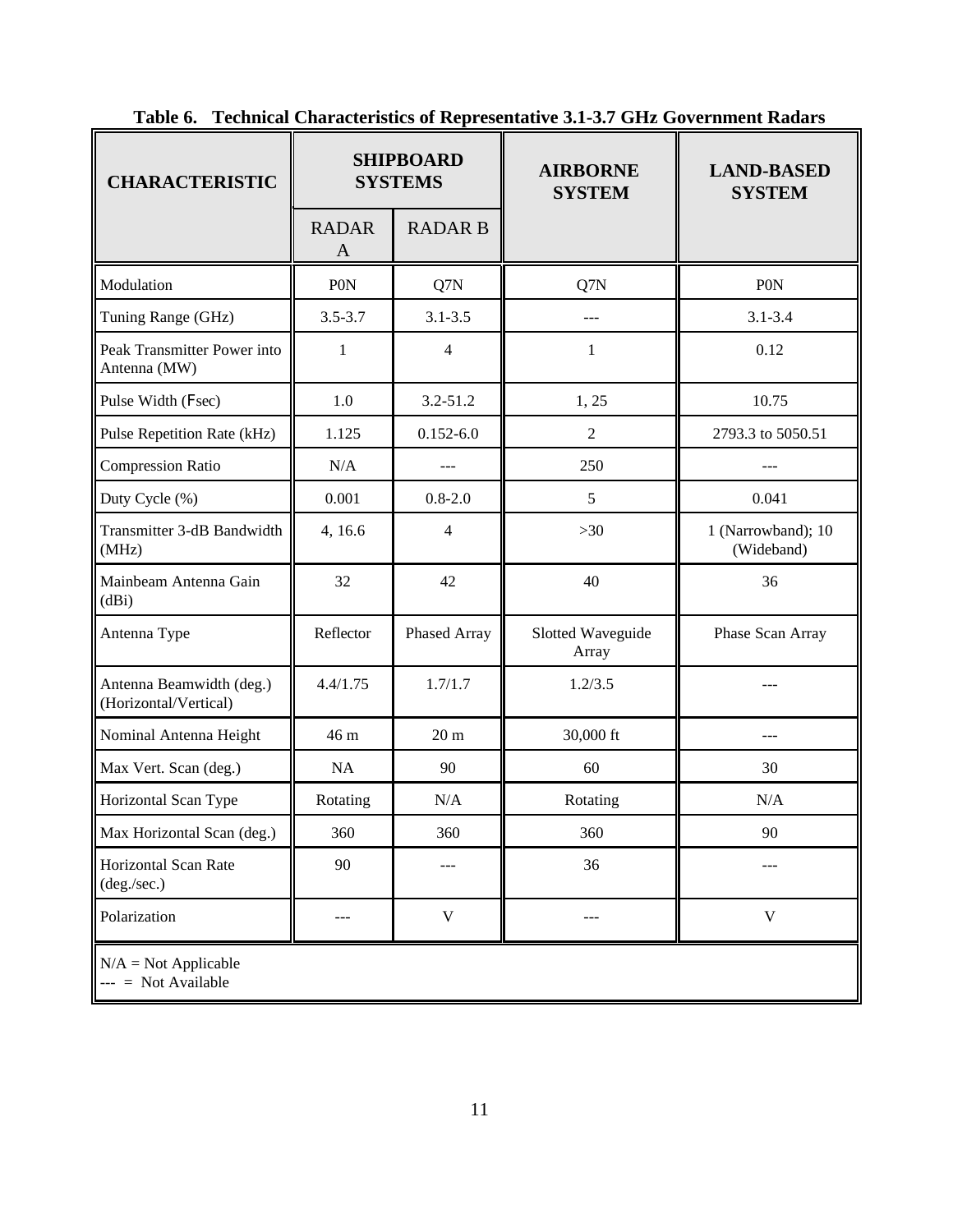#### **5.0 ELECTROMAGNETIC INTERFERENCE MECHANISMS**

Investigations of several interference cases have identified two primary EMI coupling mechanisms between radar stations in the 3.1-3.7 GHz band and adjacent-band fixed-satellite service earth stations. These are front-end overload in the earth station receiver, and radar transmitter spurious emissions. A detailed discussion of the interference mechanisms are provided in Reference 1, which is available on the worldwide web at www.its.bldrdoc.gov.

#### **5.1 Receiver Front-End Overload**

This mechanism occurs when energy from the fundamental frequency (necessary emissions) of an undesired signal saturates the low noise amplifier (LNA) in the victim receiver front-end, resulting in gain compression of the desired signal sufficient to degrade performance. Receiver front-end overload is typically a result of inadequate RF selectivity ahead of the LNA in the front-end of the victim FSS earth station receiver.

#### **5.2 Radar Transmitter Spurious Emission Coupling**

This form of interference occurs when out-of-band or spurious energy emitted from the radar transmitter falls within the passband of the FSS earth station receiver. This energy then passes through the receiver front-end with little or no attenuation. When the undesired emission levels are high relative to the desired signal level, a performance degradation to the receiver can occur. A dominant factor affecting the level of spurious emissions from a radar system is the type of transmitter output device employed.

#### **6.0 ASSESSING THE ELECTROMAGNETIC COMPATIBILITY (EMC)**

Analysis procedures for assessing the EMC between the Government radar stations and the adjacent-band earth stations are presented in Reference 1 for each of the interference mechanisms discussed in this paper. These procedures are summarized in the following paragraphs.

#### **6.1 Assessing the Potential for Receiver Front-End Overload**

The input threshold at which receiver front-end overload occurs is a function of the 1-dB gain compression (saturation) level and the gain of the front-end LNA. Specifically:

$$
T = C - G \tag{1}
$$

where:

- $T =$  input threshold at which receiver front-end overload occurs, dBm
- $C =$  output 1-dB gain compression (saturation) level of the LNA, dBm (typically +10 dBm)
- $G =$  the LNA gain at the radar fundamental frequency, dB.

A typical range of values for T is -55 to -40 dBm, depending on the gain of the LNA.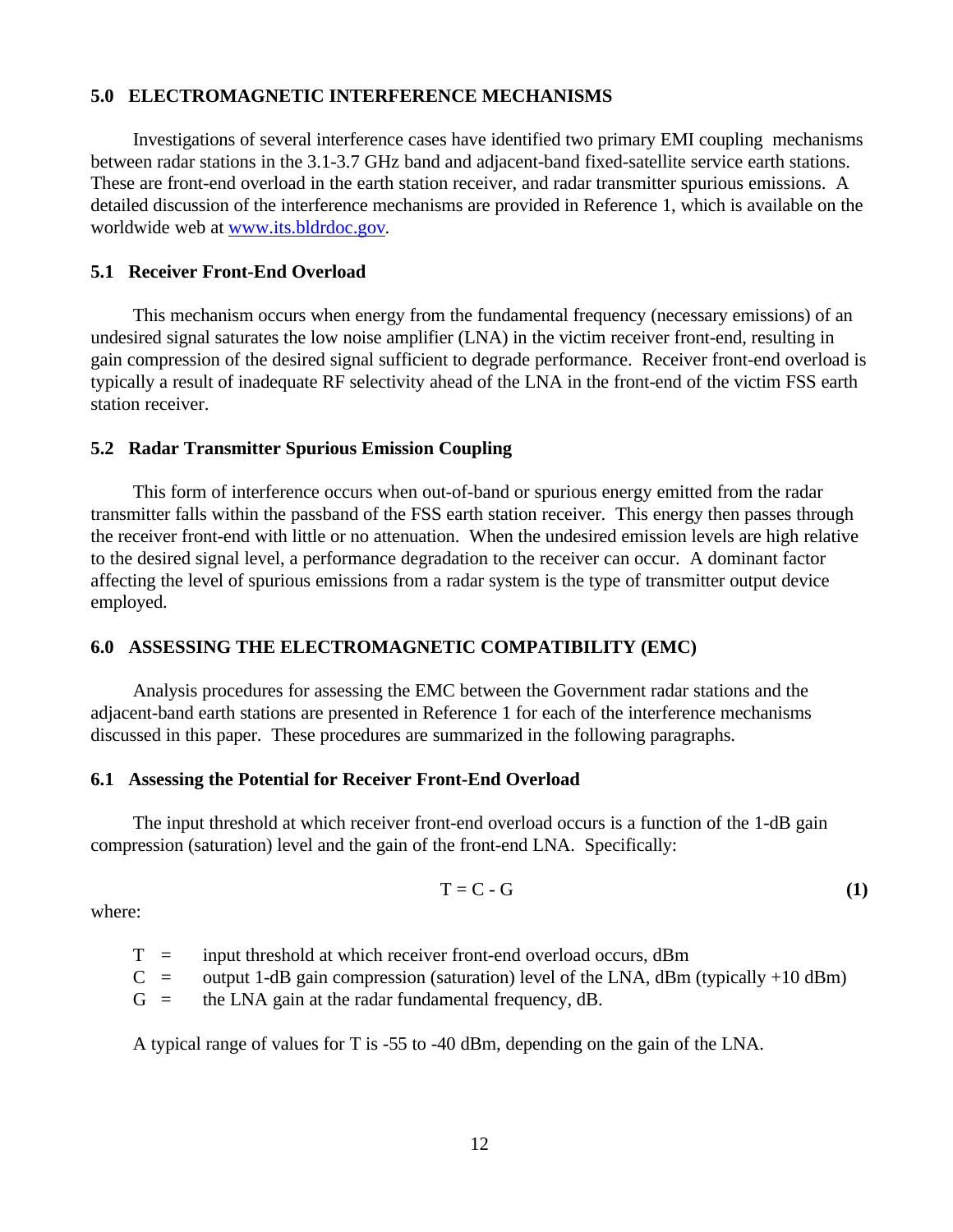A potential for interference from receiver front end overload will exist whenever

Imax \$ T + FDRRF **(2)**

where:

| $I_{\text{max}}$     |     | the maximum fundamental frequency radar signal level referenced to the input of            |
|----------------------|-----|--------------------------------------------------------------------------------------------|
|                      |     | the earth station receiver, in dBm                                                         |
| $\mathbf{T}$         | $=$ | input threshold at which receiver front-end overload occurs, in dBm                        |
| $FDR_{\text{per}}$ = |     | frequency dependent rejection of the radar fundamental from any RF selectivity             |
|                      |     | that may be ahead of the LNA or that may be inherent in the LNA itself, in dB <sub>c</sub> |

The propagation path loss required to preclude front-end overload to an earth station receiver from adjacent-band radar emissions can then be determined as follows:

$$
L_p = P_T + G_T + G_R(2) - L_T - L_R - I_{max}
$$
 (3)

where:

| $L_{\rm p}$ |     | the propagation path loss between transmitting and receiving antennas necessary      |
|-------------|-----|--------------------------------------------------------------------------------------|
|             |     | to preclude front-end overload from radar emissions, in dB                           |
| $P_T$       | $=$ | the peak power of the radar transmitter under analysis (from Table 1), dBm           |
| $G_{\rm T}$ | $=$ | the main beam antenna gain of the radar under analysis (from Table 1), dBi           |
| $G_{R}(2)$  | $=$ | the earth station antenna gain in the direction of the radar station under analysis, |
|             |     | dBi <sup>4</sup>                                                                     |
| $L_T$       | $=$ | the insertion loss in the radar station transmitter, in dB (2 dB assumed)            |
| $L_{R}$     | $=$ | the insertion loss in the earth station receiver, in dB (0 dB assumed)               |
| $I_{max}$   | $=$ | the maximum radar fundamental signal level, referenced to the input of the earth     |
|             |     | station receiver, which precludes front-end overload, dBm.                           |

Once the required propagation loss is determined, an appropriate propagation model should be utilized to determine the necessary distance separation. Two propagation models utilized by NTIA are contained in the Microcomputer Spectrum Analysis Model (MSAM) package, available at http://ntiacsd.ntia.doc.gov/msam. One of these propagation models, the Terrain Integrated Rough Earth Model (TIREM), will predict the propagation loss as a function of the existing terrain profile between the radar transmitter and the earth station receiver site. TIREM considers topographic features only and will not account for buildings or other man-made obstructions that may exist along the propagation path. The second model, NLAMDA, calculates the propagation loss assuming a smooth Earth (e.g., no topographic features) and thus yields more conservative propagation loss estimates than those obtained from the TIREM model.

<sup>&</sup>lt;sup>4</sup> 47 CFR § 25.209 specifies earth station antenna gain as  $[32 - 25 \log_{10}(2)]$  dBi for 1E # 2 # 48E and -10 dBi for 48E # 2 # 180E.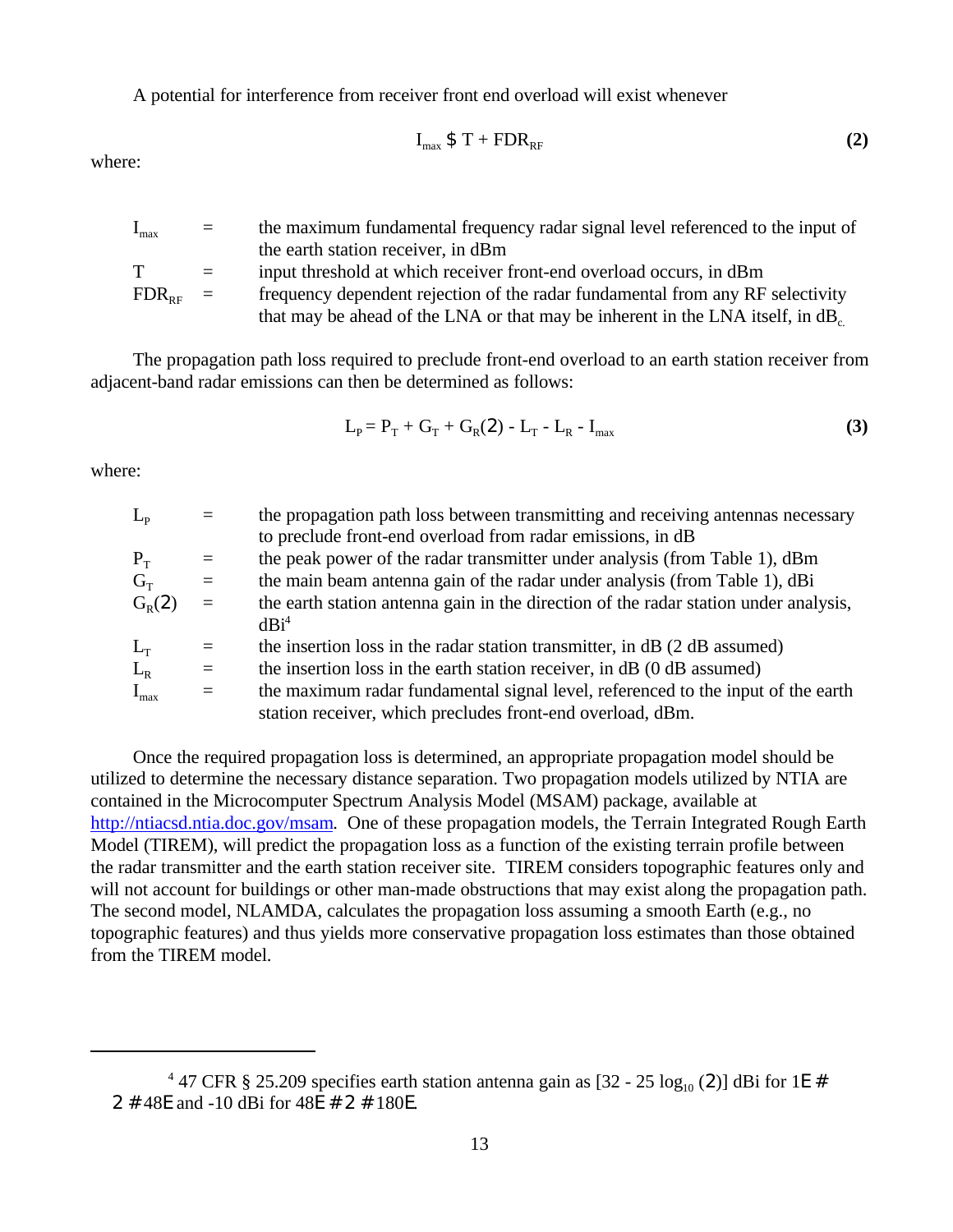#### **6.2 Assessing the Potential for EMI from Radar Spurious Emissions**

The propagation path loss required to preclude spurious emission interference to an FSS earth station receiver from adjacent-band radar emissions can be determined from:

$$
L_{p} = (C/I) - C + P_{T} + G_{T} + G_{R}(2) - L_{T} - L_{R} - FDR_{IF}
$$
\n(4)

where:

| $L_{\rm p}$   |          | the propagation path loss between transmitting and receiving antennas necessary     |
|---------------|----------|-------------------------------------------------------------------------------------|
|               |          | to preclude interference from radar spurious emissions, in dB                       |
| C/I           |          | the carrier-to-interference ratio at the predetector input (IF output) necessary to |
|               |          | maintain acceptable performance criteria, $dB$ (+12 dB nominal)                     |
| $\mathcal{C}$ |          | the received carrier signal level at the FSS earth station antenna output, dBm      |
|               |          | $(-105$ to $-95$ dBm with $-100$ dBm nominal)                                       |
| $P_T$         | $=$      | the peak power of the radar transmitter under analysis (from Table 3), dBm          |
| $G_{\rm T}$   | $\equiv$ | the main beam antenna gain of the radar under analysis (from Table 3), dBi          |
| $G_R(2)$      |          | the FSS earth station antenna gain in the direction of the radar station under      |
|               |          | analysis, dBi (see footnote 4 in previous section)                                  |
| $L_{\rm T}$   |          | the insertion loss in the radar station transmitter, in dB (2 dB assumed)           |
| $L_{\rm R}$   | $=$      | the insertion loss in the earth station receiver, in dB (0 dB assumed)              |
| $FDR_{IF}$    |          | the frequency-dependent rejection of the radar unwanted emissions provided by       |
|               |          | the receiver IF selectivity, dBc.                                                   |
|               |          |                                                                                     |

The FDR value to be used in Equation 4 can be determined from Figure 2 for shipboard radar A and Figure 3 for shipboard radar B, which are based on measured emission spectra. The FDR shown in these figures is based on a nominal receiver IF bandwidth of 25 MHz, assuming an ideal bandpass filter. Once the required propagation loss is determined, an appropriate propagation model should be utilized to determine whether the necessary propagation loss will be realized. A brief description of these models and the Internet location where they can be accessed is given in the previous section.

 Measured FDR data for the example airborne radar is not provided in this report; however, the example airborne radar transmitter utilizes a klystron output device with typical spurious emission levels on the order of -110 to -120 dBc in a 1 MHz bandwidth.<sup>5</sup> To date, there have been no reported cases of interference from this radar to earth stations operating above 3.6 GHz via transmitter spurious emission coupling due to the low spurious emission levels. However, this conclusion may not be valid if training, or other operations, require that several typical airborne radars operate simultaneously in the same electromagnetic environment or when airborne radars must operate within line-of-sight of land or sea based radars.

<sup>&</sup>lt;sup>5</sup> International Telecommunication Union Radiocommunication Sector (ITU-R) Recommendation M.1314, *Reduction of Spurious Emissions of Radar Systems Operating in the 3 GHz and 5 GHz Bands*, Annex 1, at 5 (1997).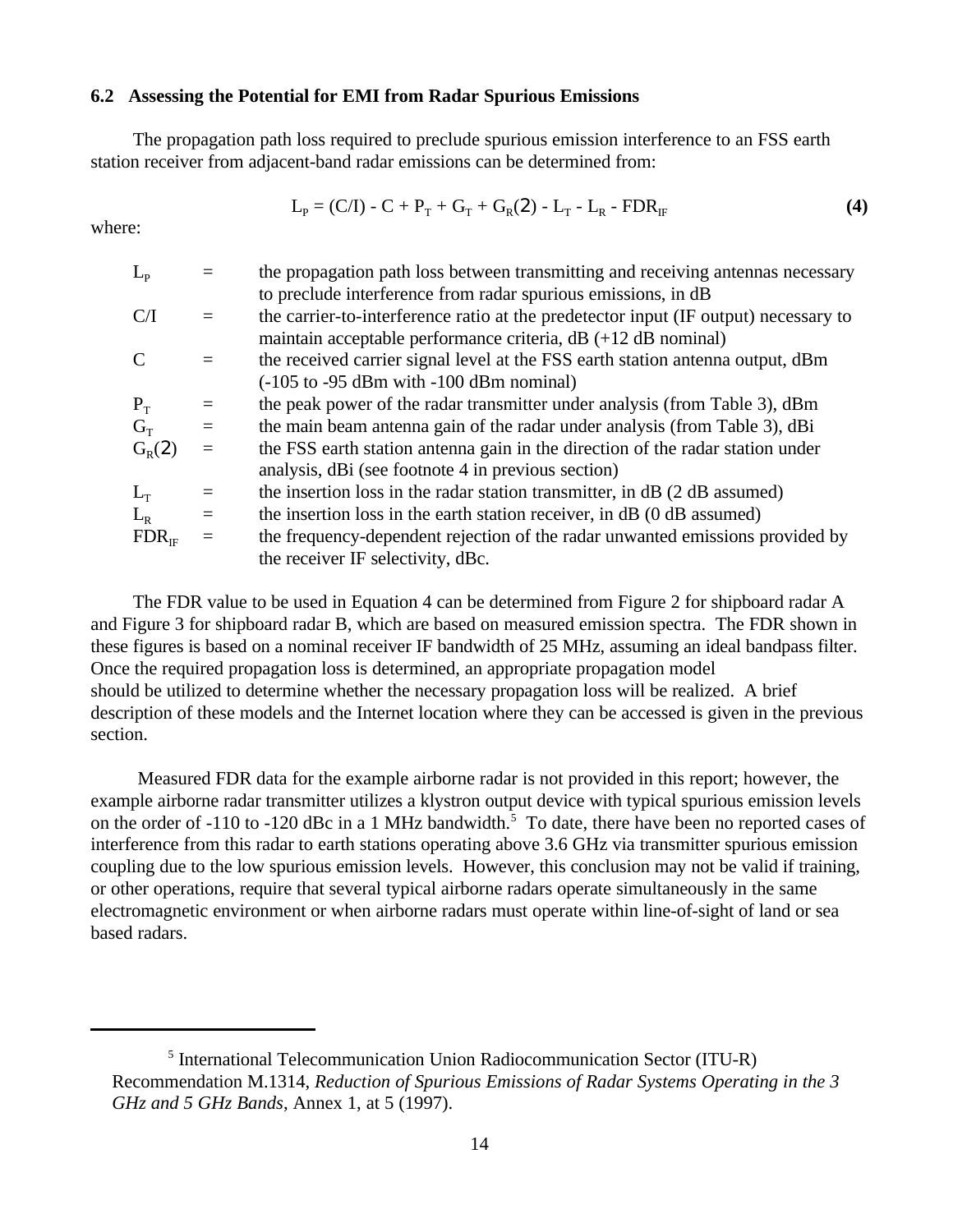

**Figure 3**. Frequency Dependent Rejection for Shipboard Radar A (assuming an ideal 25 MHz receiver IF bandpass filter)



**Figure 4**. Frequency Dependent Rejection for Shipboard Radar B (assuming an ideal 25 MHz receiver IF bandpass filter)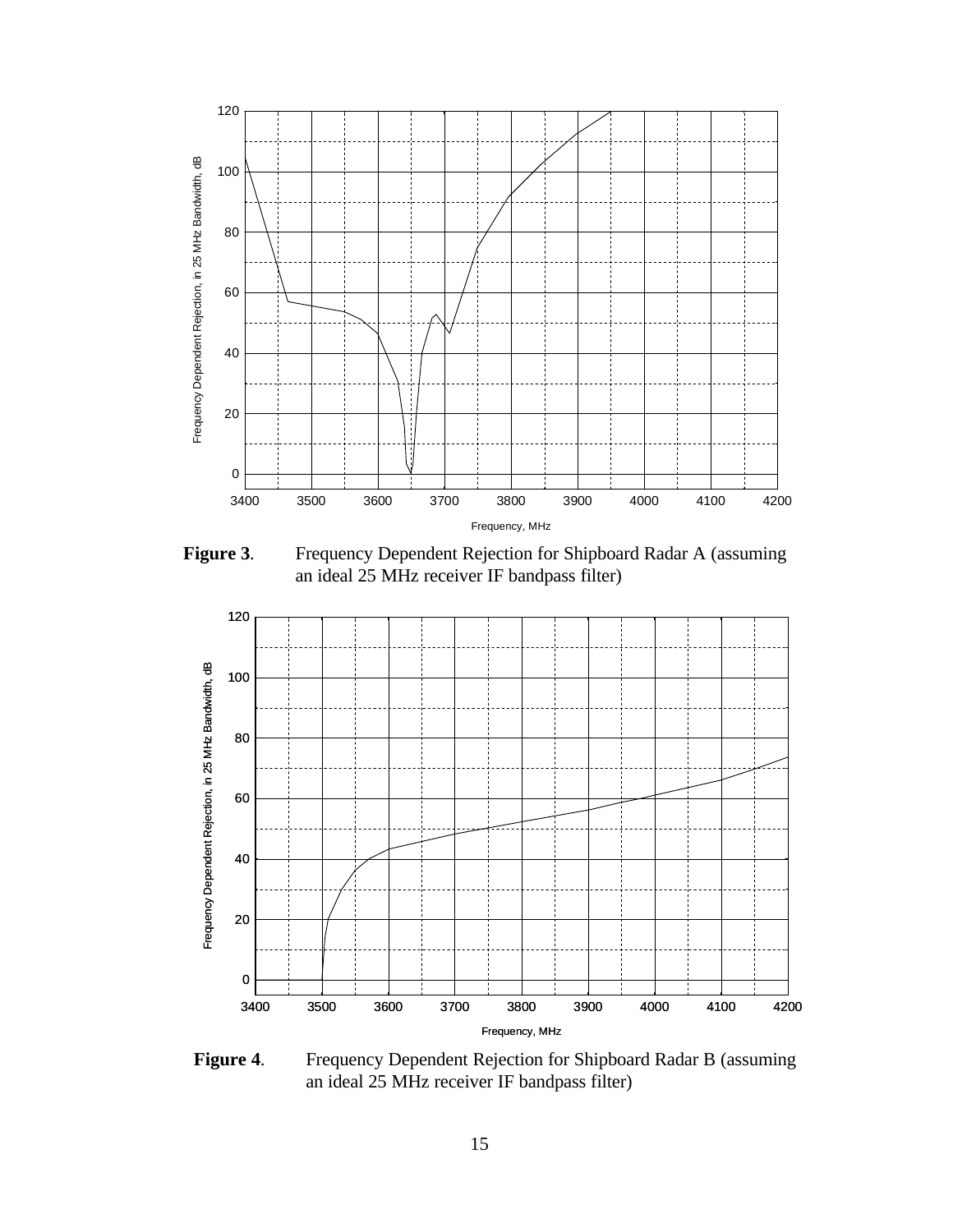Measured FDR data for the example land-based radar is also not provided in this report; however, it's transmitter utilizes a traveling-wave tube (TWT) output device which has spurious emission levels on the order of -105 to -115 dBc in a 1 MHz bandwidth (see Reference 5). Because of the low spurious levels and the fact that the example land-based radar will be well removed in frequency from an FSS earth station receiver, interference interactions are very unlikely. To date, there have been no reported incidents of interference interactions between this radar and earth station receivers.

#### **7.0 METHODS FOR PRECLUDING OR MITIGATING RADAR EMI**

The adjacent-band EMI interactions described in this paper, can for the most part, be precluded or mitigated by utilizing a combination of techniques applied to both the interfering transmitter and the victim receiver. The following discussion offers some suggested methods for mitigating EMI between these adjacent-band systems.

#### **7.1 Methods for Reducing the EMI Potential of Radar Transmitters**

#### **7.1.1 Emission filtering**

The spurious emission characteristics of a radar transmitter typically can be improved through additional filtering. The disadvantages of this technique are: 1) emission filters capable of handling the "high power" signals of a radar are typically bulky, heavy, and expensive; 2) because a radar normally uses the same antenna system to transmit and to receive, burdensome configurations might be needed to avoid incurring the filter insertion losses twice; and 3) whether or not additional filtering is feasible is highly dependent upon the particular platform and radar system requirements. Nevertheless, the U.S. Navy has installed emission filters in all of the shipboard type A radars in its inventory in an attempt to mitigate adjacent-band EMI interactions. Retrofitting emission filters in the shipboard type B radar system is not feasible due to technical problems associated with the phased-array antennas.

Airborne platforms may have severe weight and space limitations, in addition to output device constraints, that may encumber the retrofitting of emission filters. The transmitter system used by the typical example airborne radar system operating in this band, which may or may not be applicable to other airborne radars with different operational requirements, demonstrates very good spurious emission characteristics, attributable to the klystron output device utilized, and therefore does not require additional filtering. The land-based radar also does not require filtering due to low spurious emission levels produced by the TWT output device.

#### **7.1.2 Operational guidelines**

Guidelines for operation in areas where a potential for adjacent-band EMI exists can be an effective mitigation technique. Currently, the U.S. Navy adheres to voluntary operational guidelines (e.g., reduced power operation, sector blanking, and channel limitations) on shipboard radars when used near U.S. coast lines and within ports. This mitigation technique is not applicable to airborne platforms, particularly since their missions often specifically require, but do not limit, their operation to around national borders and coastlines.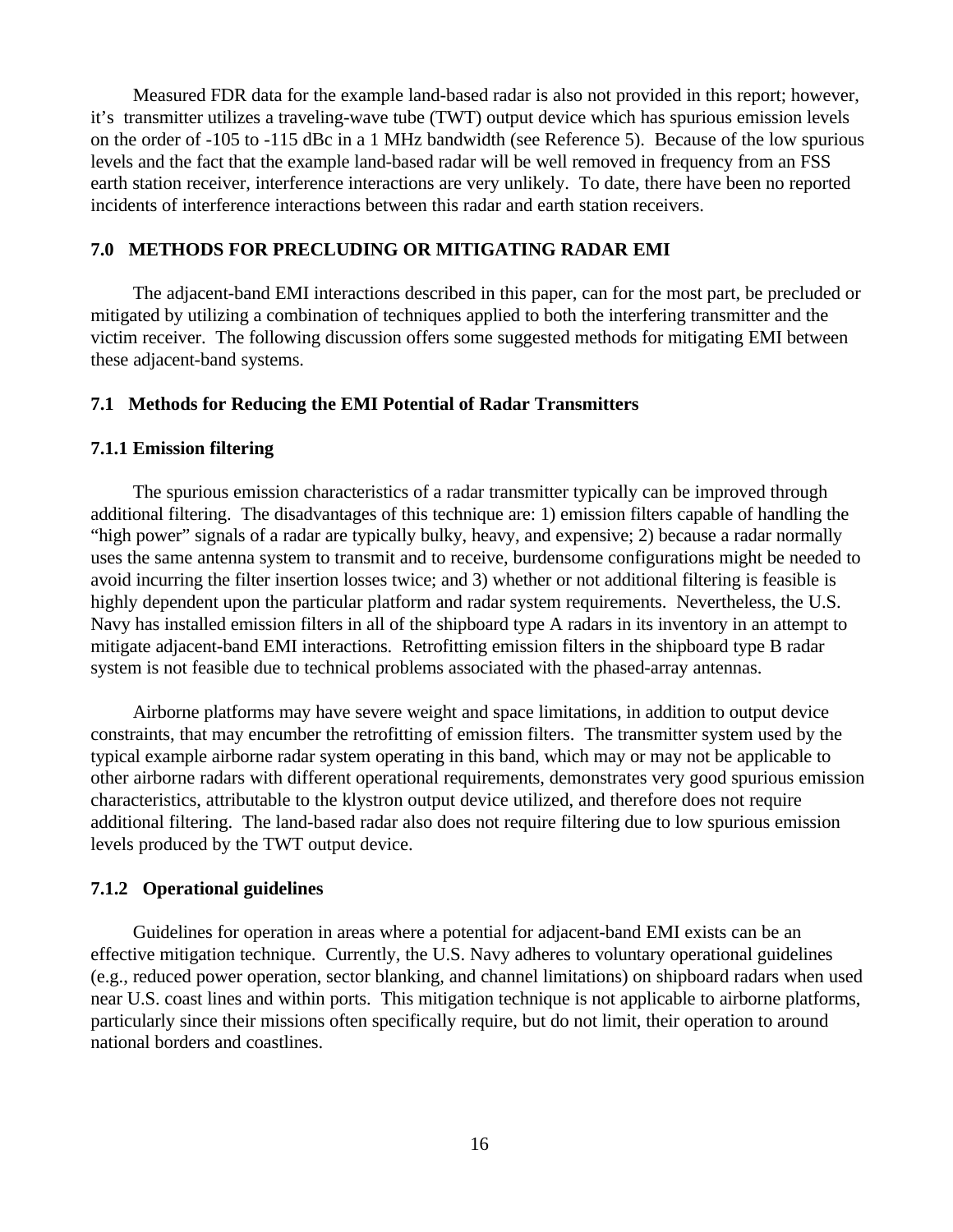#### **7.2 Methods for Reducing Earth Station Receiver Susceptibility to Radar Emissions**

#### **7.2.1 Site selection**

The most effective technique for precluding EMI from adjacent band radar systems is the careful selection of sites for FSS earth station receivers. Sites should be selected that provide adequate distance separation or site shielding between an FSS earth station antenna and any high-power radar transmitter in the environment. The information in Tables 1 through 4, and in Figure 1 can be used to aid in site selection. In selecting sites in areas where radars are known to exist, maximum use should be made of natural or man-made shielding between the antennas. Equations 3 and 4 can help to determine the required path loss for precluding EMI from receiver front-end overload and spurious emissions, respectively. Once determined, site locations can be evaluated based on achieving this required propagation path loss from a combination of distance separation and shielding attenuation.

#### **7.2.2 RF filtering**

Based on the cases investigated to date, EMI from receiver front-end overload can be precluded by improving the receiver's RF selectivity ahead of the LNA. A bandpass filter can be installed ahead of the receiver LNA at a relatively low cost (on the order of \$400). Figure 4 shows a frequency response curve for a commercially available 3.7-4.2 GHz bandpass filter. Installation of a similar filter has been shown to be very effective in eliminating receiver front-end overload as an EMI mechanism.

#### **7.2.3 Use of high performance antennas**

The use of shrouded parabolic and horn antennas in areas where a potential for EMI from radars exists can also be an effective mitigation technique. These antennas provide greater directivity toward the desired satellite and reduce the gain of undesired energy in the receiver antenna sidelobe region. This assumes that the earth station site is selected such that the receive antenna will not point in the direction of the radar.

#### **7.2.4 Use of error-correction digital signal processing**

Advanced digital signal processing techniques, such as forward error correction coding and bit interleaving, can be very effective in reducing the susceptibility of an FSS earth station receiver to EMI from adjacent-band radars and from other interference sources.

#### **8.0 ADDITIONAL INFORMATION**

Additional information regarding U.S. Government radio operations can be obtained by writing to the Office of Spectrum Management, National Telecommunications and Information Administration, U.S. Department of Commerce, HCHB Room 4099, Washington, DC 20230.